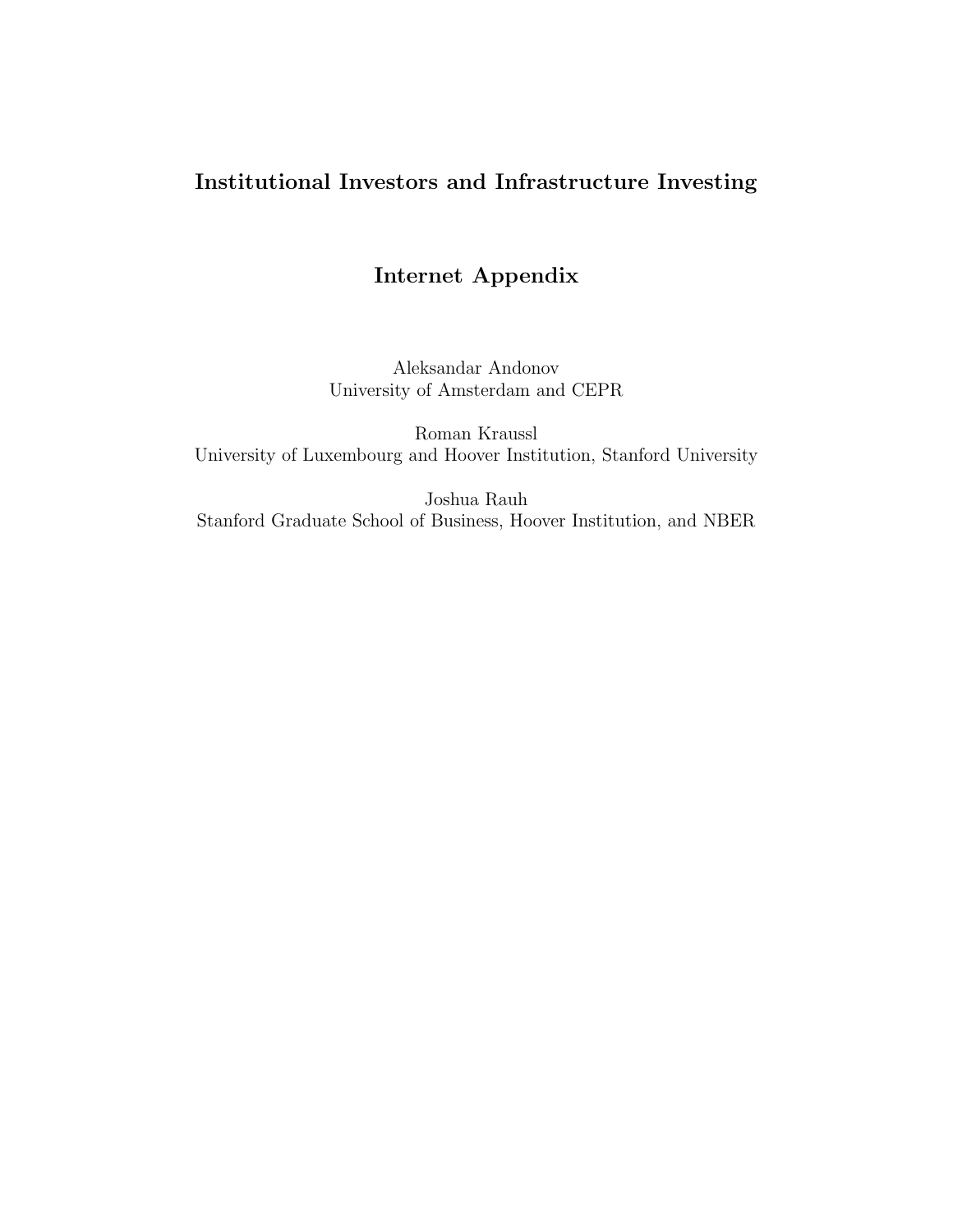#### Figure IA.1: Main Reasons for Investing in Alternative Assets

Using the Preqin Investor Outlook surveys, we collect data on investor responses to the question about the "institutional investors main reasons for investing in alternative assets." When answering this question, institutional investors have seven options and they can select multiple reasons. The options are: high absolute returns, high risk-adjusted returns, diversification, reduce portfolio volatility, low correlation to other asset classes, reliable income stream, and inflation hedge. We collect the answers for three surveys published in 2018, 2019, and 2020 (the survey responses were collected shortly before the publication date of each survey). The figure below presents the average percentage of respondents selecting each of the options during these three years for three alternative asset classes. In this survey, private equity includes both buyout and venture capital investments.

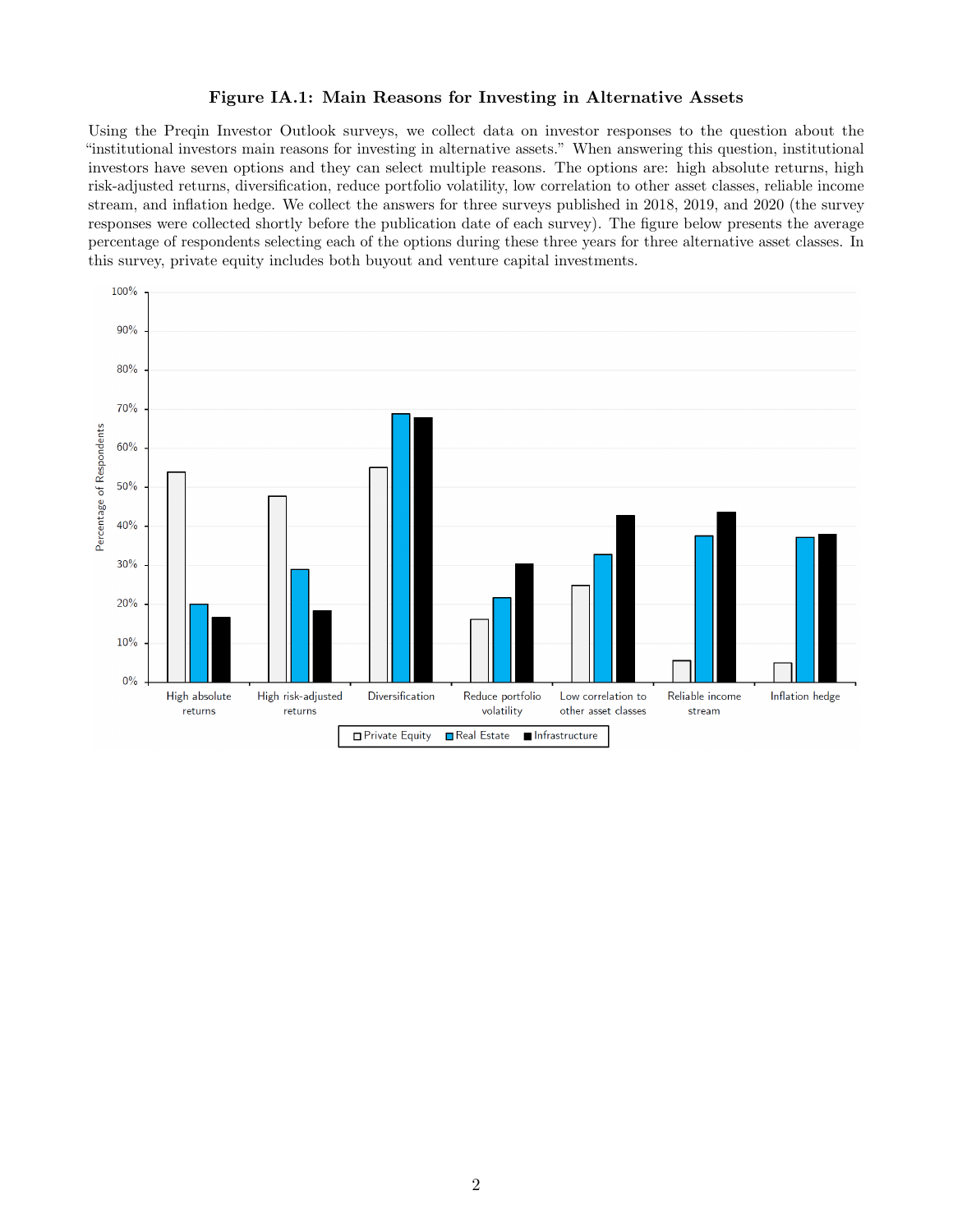# Figure IA.2: Total Commitments of Institutional Investors

This figure shows the aggregate commitments made by U.S. and U.K. public investors to closed and open-ended infrastructure funds in \$ bil. In the bar labels, we present the number of investor-fund observations with reported data on committed amount in Preqin. The data on U.S. dollar commitments to infrastructure funds are nearly complete for U.S. and U.K. public investors, covering 85% of their investments.

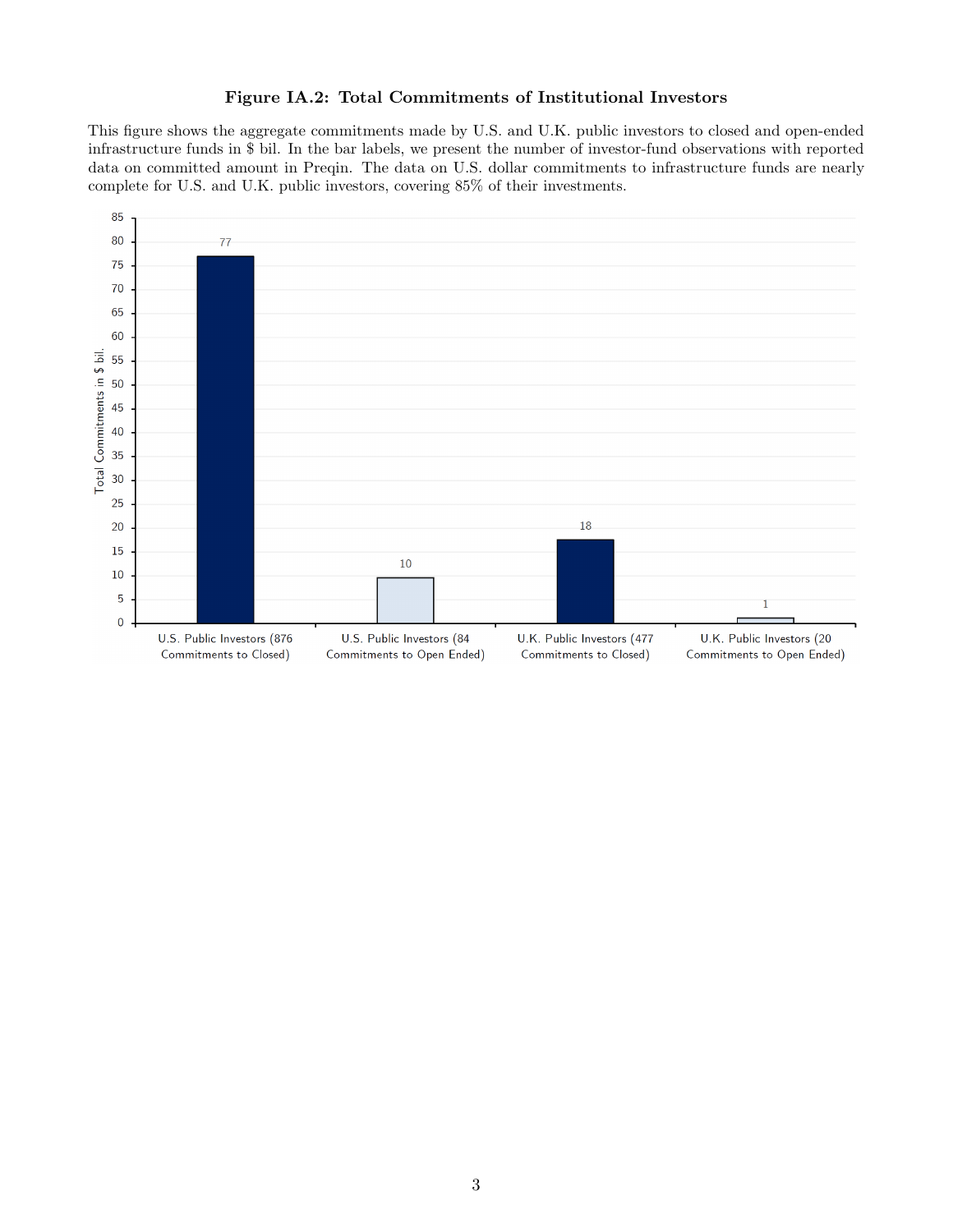## Table IA.1: Statements of U.S. Public Pension Funds about Infrastructure

California Public Employees' Retirement System (CalPERS) website as of August 2018: "Infrastructure targets stable, defensive investments within the water, energy, waste, transportation, technology, and communications sectors." **Commitments** made to 27 closed funds, 1 open-ended fund, and 8 direct investments.

California State Teachers' Retirement System 2017 CAFR: "Short-term results for the Infrastructure Portfolio are not particularly significant, as performance expectations will be better measured over the long term as investments mature and achieve their full cash flow potential. The Infrastructure Portfolio has begun to enter a more mature phase and is beginning to achieve greater cash flow potential." **Commitments** made to 28 closed funds, 1 listed fund, 1 open-ended fund, and 3 direct investments.

New York State Common Retirement Fund 2017 CAFR: "Currently, most of our activity [in real assets] is focused on infrastructure transactions, given the size and risk profile of the opportunity set. Real asset investments offer exposure to varied return sources, including capital appreciation and cash flow from income. The diversified approach reduces realized volatility and allows the portfolio to benefit from long-term growth investment themes. These themes, such as the global growth in protein-based diets, will play out over multiple economic cycles. These investments will have a longer duration and an implicit focus on sustainable practices." Commitments made to 16 closed funds, and 2 open-ended funds.

Oregon Public Employees Retirement System 2017 CAFR: "Alternative Equity investments seek to provide diversification and inflation hedging characteristics to the Fund and include investments with a focus on infrastructure and natural resources." Commitments made to 20 closed funds.

Pennsylvania State Employees' Retirement System 2017 CAFR: "Natural Resources/Infrastructure differ from real estate in that they focus on other real assets other than real estate, but maintain the characteristics of collateralization by hard assets and income-producing potential." **Commitments** made to 4 closed funds and 1 listed fund.

Employees' Retirement System of the State of Rhode Island 2017 CAFR: "Infrastructure – These four funds provide inflation-protection and current income to the portfolio through investments in facilities and services required for an economy to function including electricity production and distribution, pipelines, sewers and waste management, airports, roads, bridges, ports, railroads, telephone and cable networks, and hospitals." Commitments made to 5 closed funds and 1 open-ended fund.

Employees Retirement System of Texas 2017 CAFR: "The System's private infrastructure investments are in large-scale public systems, services and facilities that are necessary for economic activity. These types of relatively illiquid investments are often made in essential services with high barriers to entry and predictable cash flows and have expected life from ten to twelve years, with the option of one to three-year extension." **Commitments** made to 13 closed funds.

Washington State Department of Retirement Systems 2017 CAFR: "Tangible Assets [includes Infrastructure]: This includes 40 limited liability structures and funds. The primary goals of the tangible asset portfolio are to generate a long-term sustainable and stable income stream as well as generate appreciation at least commensurate with inflation." **Commitments** made to 14 closed funds, 3 listed fund, and 2 direct investments.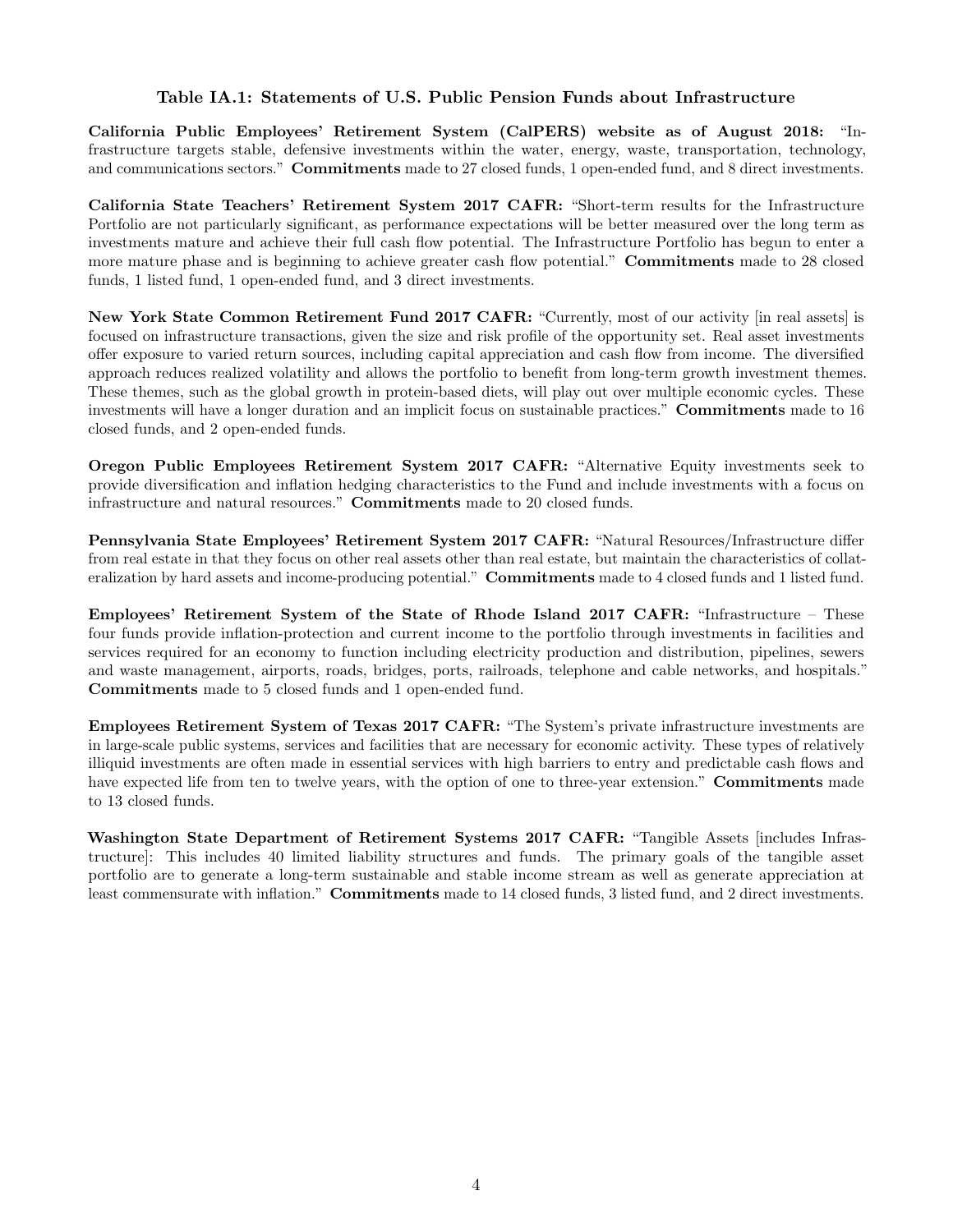| Country       | Private          | Public           | <b>Total</b>     | Country              | Private          | Public         | <b>Total</b>     |
|---------------|------------------|------------------|------------------|----------------------|------------------|----------------|------------------|
| Andorra       | $\mathbf{1}$     | $\boldsymbol{0}$ | $\mathbf{1}$     | Latvia               | $\mathbf{1}$     | $\overline{0}$ | $\mathbf{1}$     |
| Angola        | $\overline{0}$   | $\mathbf{1}$     | $\mathbf{1}$     | Lithuania            | $\overline{2}$   | $\overline{0}$ | $\overline{2}$   |
| Australia     | 71               | 21               | 92               | Luxembourg           | $\overline{2}$   | $\overline{0}$ | $\overline{2}$   |
| Austria       | $\overline{2}$   | $\mathbf{1}$     | 3                | Macau                | $\overline{0}$   | $\mathbf{1}$   | $\mathbf{1}$     |
| Azerbaijan    | $\boldsymbol{0}$ | $\mathbf{1}$     | $\mathbf{1}$     | Malaysia             | $\overline{2}$   | $\overline{3}$ | $\overline{5}$   |
| Bahrain       | $\overline{0}$   | $\mathbf{1}$     | $\mathbf{1}$     | Malta                | $\mathbf{1}$     | $\overline{0}$ | $\mathbf{1}$     |
| Belgium       | 11               | 3                | 14               | Mexico               | 6                | $\overline{4}$ | 10               |
| Bermuda       | $\overline{2}$   | $\overline{0}$   | $\overline{2}$   | Morocco              | $\overline{5}$   | $\overline{4}$ | $\boldsymbol{9}$ |
| <b>Brazil</b> | 14               | 26               | 40               | Netherlands          | 38               | 8              | 46               |
| <b>Brunei</b> | $\overline{0}$   | $\mathbf{1}$     | $1\,$            | New Zealand          | 7                | $\overline{2}$ | $\boldsymbol{9}$ |
| Canada        | 47               | 32               | 79               | Nigeria              | $\overline{0}$   | $\mathbf{1}$   | $1\,$            |
| Chile         | 5                | $\mathbf{1}$     | $\boldsymbol{6}$ | Norway               | 7                | 8              | 15               |
| China         | $\overline{4}$   | 19               | 23               | Oman                 | $\overline{0}$   | $\overline{2}$ | $\overline{2}$   |
| Colombia      | 6                | $\overline{2}$   | 8                | Papua New Guinea     | $\overline{0}$   | $\mathbf{1}$   | $\,1\,$          |
| Denmark       | 12               | 10               | 22               | Peru                 | 3                | $\mathbf{1}$   | $\overline{4}$   |
| Estonia       | $\boldsymbol{3}$ | $\overline{0}$   | $\sqrt{3}$       | Philippines          | $\overline{0}$   | $\mathbf{1}$   | $\,1\,$          |
| Fiji          | $\overline{0}$   | $\mathbf{1}$     | $\mathbf{1}$     | Poland               | $\overline{0}$   | $\overline{2}$ | $\overline{2}$   |
| Finland       | 12               | $\overline{5}$   | 17               | Portugal             | 11               | $\mathbf{1}$   | 12               |
| France        | 18               | 13               | 31               | Qatar                | $\mathbf{1}$     | $\mathbf{1}$   | $\overline{2}$   |
| Gabon         | $\boldsymbol{0}$ | $\mathbf{1}$     | $1\,$            | Russia               | $\boldsymbol{0}$ | $\overline{4}$ | $\overline{4}$   |
| Germany       | 45               | 11               | 56               | Saudi Arabia         | $\mathbf 1$      | $\overline{4}$ | $\overline{5}$   |
| Ghana         | $\boldsymbol{0}$ | $\mathbf{1}$     | $\,1\,$          | Senegal              | $\overline{0}$   | $\mathbf{1}$   | $\,1\,$          |
| Greece        | $\mathbf{1}$     | $\overline{0}$   | $\mathbf{1}$     | Singapore            | $\overline{2}$   | 3              | $\overline{5}$   |
| Hong Kong     | $\overline{4}$   | $\mathbf{1}$     | $\bf 5$          | South Africa         | $\overline{7}$   | 8              | 15               |
| Hungary       | $\boldsymbol{0}$ | $\mathbf{1}$     | $\mathbf{1}$     | South Korea          | 31               | 18             | $49\,$           |
| Iceland       | $\overline{2}$   | $\overline{4}$   | $\overline{6}$   | Spain                | 10               | 3              | 13               |
| India         | 11               | 24               | 35               | Sweden               | 17               | 9              | 26               |
| International | $\overline{0}$   | 19               | 19               | Switzerland          | 32               | 16             | 48               |
| Ireland       | 6                | $\overline{2}$   | 8                | Taiwan               | $\overline{7}$   | $\overline{0}$ | $\overline{7}$   |
| Israel        | 12               | 3                | 15               | Thailand             | 7                | 3              | 10               |
| Italy         | 26               | 26               | 52               | Togo                 | $\overline{0}$   | $\overline{2}$ | $\overline{2}$   |
| Japan         | 19               | $\overline{5}$   | 24               | UK                   | 108              | 81             | 189              |
| Jersey        | $\overline{0}$   | $\overline{2}$   | $\overline{2}$   | <b>US</b>            | 585              | 180            | 765              |
| Kazakhstan    | $\boldsymbol{0}$ | $\overline{5}$   | $\overline{5}$   | United Arab Emirates | 3                | 7              | 10               |
| Kuwait        | $\overline{0}$   | $\overline{6}$   | 6                | Vietnam              | $\overline{2}$   | $\mathbf{1}$   | 3                |
|               |                  |                  |                  | <b>Total</b>         | 1,232            | 629            | 1,861            |

Table IA.2: Number of Investors by Country and Public/Private Status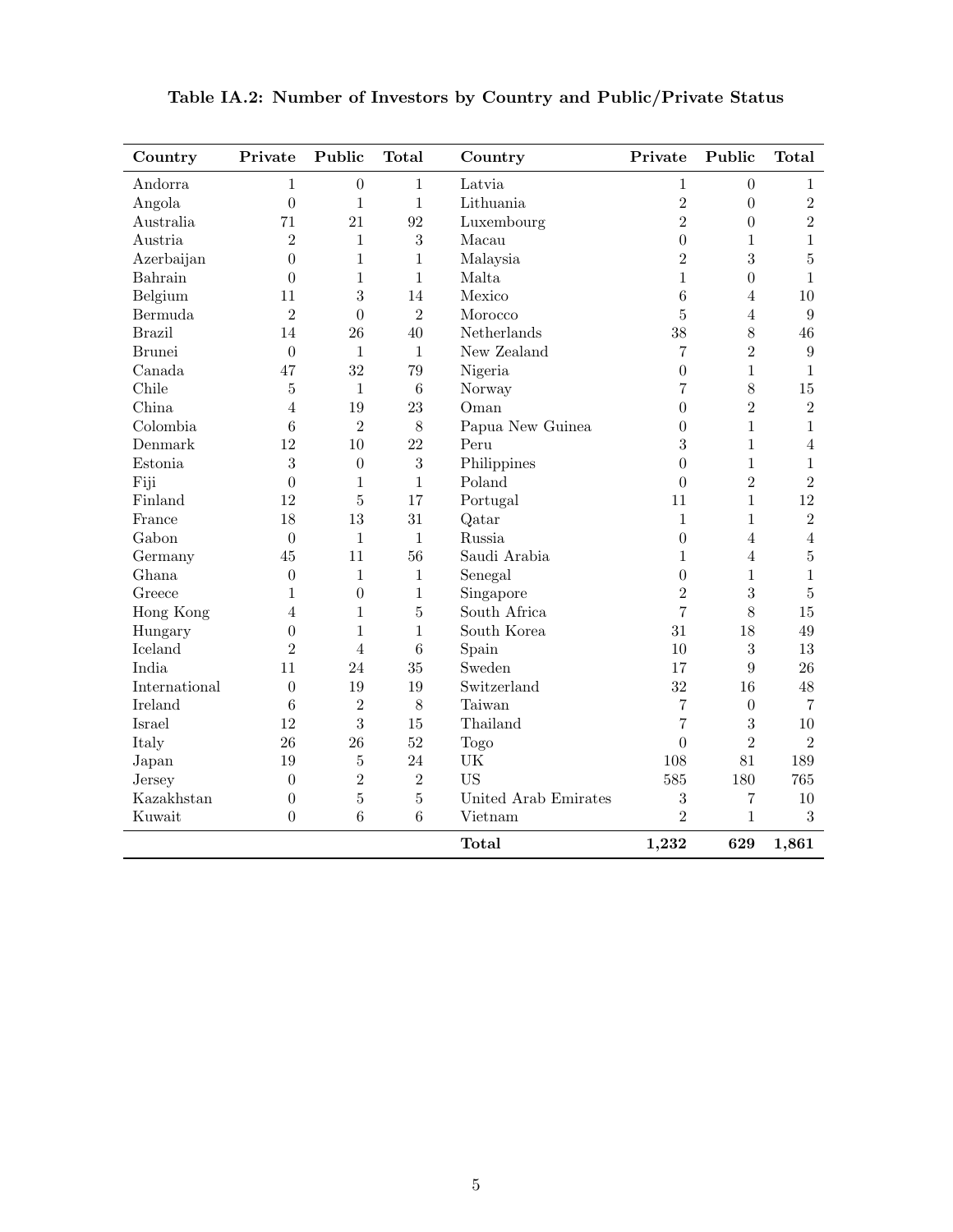#### Table IA.3: Summary Statistics for U.S. Institutional Investors

In Panel A, we report summary statistics on an institutional investor level. *Investor Size* presents the average assets under management (\$ bil.) and Year First Investment is the year of the institution's first investment in infrastructure.  $#Funds$  and  $#Direct$  Deals measure the average number of investments in infrastructure funds and direct deals by investor. #Deals reports the average number of deals to which an investor gains exposure (investing through funds exposes an investor to multiple deals). In Panel B, we report the distribution of investor-deal observations by deal characteristics. We show the number of observations by project stage (greenfield, brownfield, and secondary stage), concession agreement, industry, and regional location of the asset. In Panel C, we report statistics on the investor-deal level. #Investors in deal counts the average number of investors in the same deal (but institutions investing through the same fund are not counted multiple times). Investment stake measures the average investment stake of the investor, while Total Stake is the average stake of all investors in the deal.

|                                                        | All    |         | <b>U.S. Public Investors</b> |                | <b>U.S. Private Investors</b> |              |             |  |
|--------------------------------------------------------|--------|---------|------------------------------|----------------|-------------------------------|--------------|-------------|--|
|                                                        |        | Public  | Government                   | Sovereign      | Private                       | Insurance    | Endowments  |  |
|                                                        |        | Pension | Agencies                     | Wealth         | Pension                       | Firms and    | and         |  |
|                                                        |        | Funds   |                              | Funds          | Funds                         | <b>Banks</b> | Foundations |  |
| Panel A: Statistics on an Institutional Investor Level |        |         |                              |                |                               |              |             |  |
| #Investors                                             | 765    | 171     | $\overline{5}$               | $\overline{4}$ | 237                           | 77           | 271         |  |
| Investor Size                                          | 23.57  | 23.31   | 10.26                        | 25.11          | 11.17                         | 136.84       | 2.60        |  |
| Year First Investment                                  | 2007   | 2008    | 2011                         | 2009           | 2006                          | 2006         | 2006        |  |
| #Funds                                                 | 3.94   | 6.26    | 4.00                         | 15.00          | 3.67                          | 5.53         | 2.11        |  |
| #Direct Deals                                          | 0.08   | 0.10    | 0.80                         | 0.50           | $0.06\,$                      | 0.25         | 0.02        |  |
| #Deals                                                 | 50.20  | 67.58   | 10.20                        | 150.50         | 54.63                         | 64.34        | $29.05\,$   |  |
| Panel B: Distribution of Investor-Deal Observations    |        |         |                              |                |                               |              |             |  |
| #Investor-Deal Obs.                                    | 34,840 | 10,813  | 51                           | 602            | 12,073                        | 4,504        | 6,797       |  |
| Secondary                                              | 26,699 | 8,737   | 19                           | 513            | 9,485                         | 3,296        | 4,649       |  |
| Greenfield                                             | 5,056  | 1,309   | 22                           | 56             | 1,587                         | 741          | 1,341       |  |
| <b>Brownfield</b>                                      | 3,085  | 767     | 10                           | 33             | 1,001                         | 467          | 807         |  |
| No Concession                                          | 33,215 | 10,258  | 44                           | 559            | 11,508                        | 4,308        | 6,538       |  |
| With Concession                                        | 1,625  | 555     | $\overline{7}$               | 43             | 565                           | 196          | 259         |  |
| Renewable Energy                                       | 9,418  | 3,120   | 22                           | 179            | 3,281                         | 1,039        | 1,777       |  |
| <b>Traditional Energy</b>                              | 15,509 | 4,193   | 10                           | 195            | 5,115                         | 2,216        | 3,780       |  |
| Transport                                              | 4,968  | 1,709   | 13                           | 128            | 2,044                         | 541          | 533         |  |
| Social                                                 | 673    | 131     | $\mathbf{1}$                 | $\overline{4}$ | 112                           | 126          | 299         |  |
| Utilities                                              | 2,450  | 822     | $\overline{4}$               | 56             | 971                           | 326          | 271         |  |
| Telecoms                                               | 1,725  | 805     | $\mathbf{1}$                 | 39             | 507                           | 248          | 125         |  |
| Diversified                                            | 97     | 33      | $\theta$                     | 1              | 43                            | 8            | 12          |  |
| Western Europe                                         | 7,270  | 2,811   | $\overline{4}$               | 192            | 2,384                         | 816          | 1,063       |  |
| Northern America                                       | 20,865 | 5,610   | $\overline{4}$               | 233            | 7,185                         | 2,960        | 4,873       |  |
| Latin America                                          | 3,328  | 1,218   | 17                           | 80             | 1,251                         | 248          | 514         |  |
| Asia                                                   | 1,973  | 594     | 11                           | 64             | 730                           | 373          | 201         |  |
| Oceania                                                | 617    | 259     | $\boldsymbol{0}$             | 14             | 210                           | $55\,$       | 79          |  |
| Eastern Europe                                         | 571    | 274     | 7                            | 14             | 208                           | 36           | 32          |  |
| Africa                                                 | 216    | 47      | 8                            | 5              | 105                           | 16           | 35          |  |
| Panel C: Statistics on an Investor-Deal Level          |        |         |                              |                |                               |              |             |  |
| $#Investors$ in Deal                                   | 1.54   | 1.61    | 1.43                         | 1.70           | 1.58                          | 1.49         | 1.38        |  |
| %Investment Stake                                      | 0.69   | 0.67    | 0.72                         | 0.65           | 0.67                          | 0.73         | 0.75        |  |
| %Total Stake                                           | 0.83   | 0.82    | 0.85                         | 0.80           | 0.82                          | 0.86         | 0.86        |  |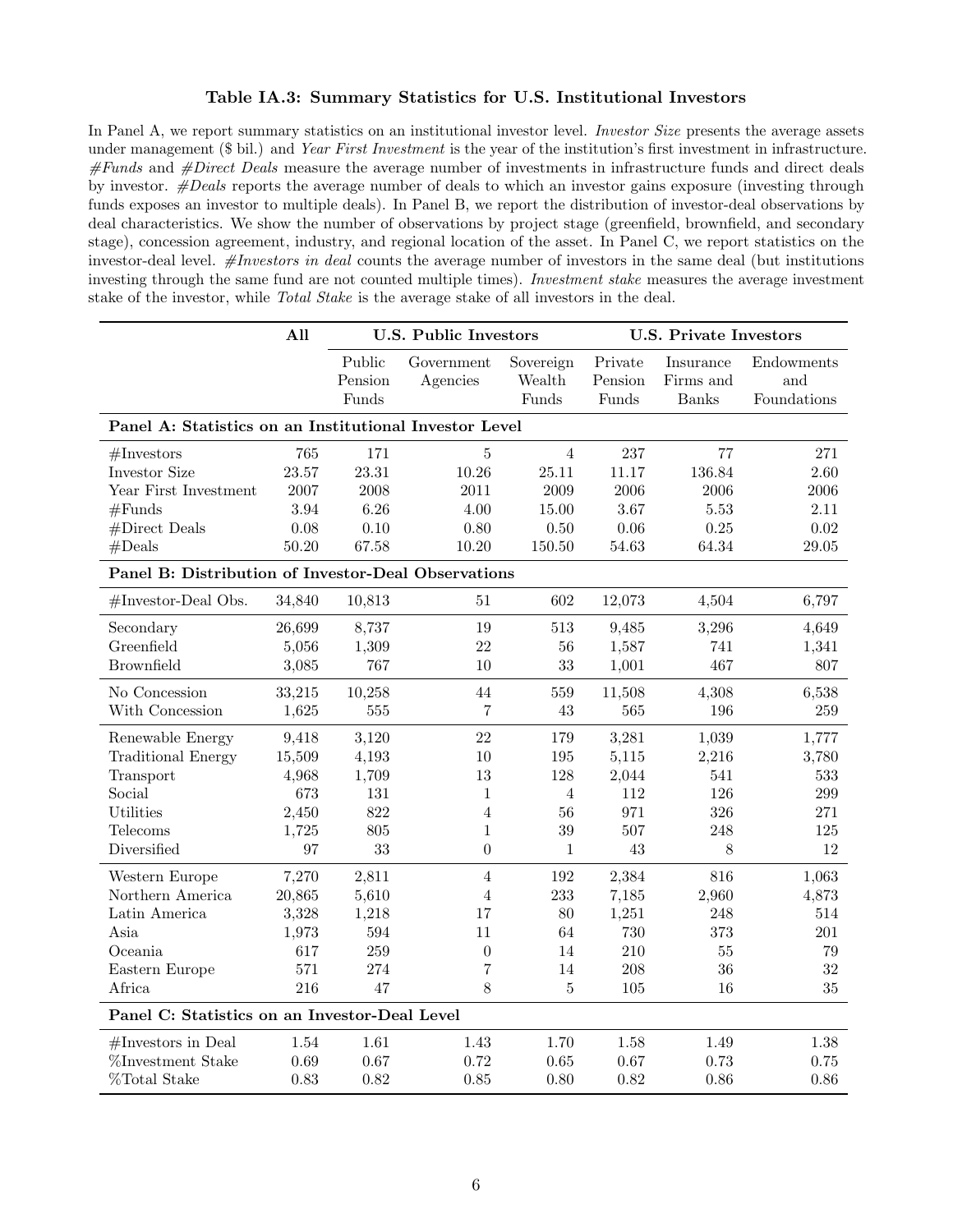| Country                  | Assets           | Country     | Assets           | Country                  | Assets           |
|--------------------------|------------------|-------------|------------------|--------------------------|------------------|
| Albania                  | $\mathbf{1}$     | Germany     | 247              | Oman                     | 13               |
| Algeria                  | $\mathbf{1}$     | Ghana       | $\,6\,$          | Pakistan                 | $\boldsymbol{9}$ |
| Angola                   | $\overline{2}$   | Greece      | 19               | Panama                   | $8\,$            |
| Argentina                | $\boldsymbol{6}$ | Guatemala   | $8\,$            | Peru                     | 27               |
| Armenia                  | $\mathbf{1}$     | Guernsey    | $\mathbf{1}$     | Philippines              | 27               |
| Aruba                    | $\overline{2}$   | Guinea      | $\boldsymbol{3}$ | Poland                   | 33               |
| Australia                | 261              | Guyana      | $\overline{2}$   | Portugal                 | 22               |
| Austria                  | $\,6$            | Honduras    | 6                | Puerto Rico              | $\sqrt{3}$       |
| Azerbaijan               | $\mathbf{1}$     | Hong Kong   | 11               | Qatar                    | $\overline{2}$   |
| Bahamas                  | $\mathbf{1}$     | Hungary     | $\,6\,$          | Reunion                  | $\overline{7}$   |
| Bahrain                  | 6                | Iceland     | $\mathbf{1}$     | Romania                  | $\bf 5$          |
| Bangladesh               | $\overline{4}$   | India       | 176              | Russia                   | 20               |
| Belgium                  | 37               | Indonesia   | 27               | Rwanda                   | 4                |
| <b>Bolivia</b>           | 6                | Ireland     | 101              | Saint Lucia              | 1                |
| Botswana                 | $\mathbf{1}$     | Isle of Man | $\mathbf{1}$     | Saudi Arabia             | 16               |
| <b>Brazil</b>            | 144              | Israel      | 28               | Senegal                  | $8\,$            |
| Bulgaria                 | 12               | Italy       | 225              | Serbia                   | $\overline{2}$   |
| Burkina Faso             | $\mathbf{1}$     | Ivory Coast | $\sqrt{3}$       | Sierra Leone             | $\overline{2}$   |
| Cambodia                 | $\overline{2}$   | Jamaica     | 5                | Singapore                | 36               |
| Cameroon                 | $\bf 5$          | Japan       | 44               | Slovakia                 | $\bf 5$          |
| Canada                   | 294              | Jordan      | 8                | Slovenia                 | $\overline{3}$   |
| Cape Verde               | 5                | Kazakhstan  | 9                | South Africa             | 62               |
| Central African Republic | $\mathbf{1}$     | Kenya       | 16               | South Korea              | 47               |
| Chile                    | 66               | Kuwait      | 1                | Spain                    | 172              |
| China                    | 53               | Laos        | $\overline{2}$   | Sri Lanka                | $\bf 5$          |
| Colombia                 | 28               | Latvia      | $\overline{4}$   | Sudan                    | $\overline{2}$   |
| Costa Rica               | 6                | Lithuania   | 5                | Sweden                   | 58               |
| Croatia                  | $\overline{5}$   | Luxembourg  | $\overline{7}$   | Switzerland              | 12               |
| Curacao                  | $\mathbf{1}$     | Madagascar  | $\mathbf{1}$     | Taiwan                   | 13               |
| Cyprus                   | $\mathbf{1}$     | Malawi      | $\mathbf{1}$     | Tanzania                 | 8                |
| Czech Republic           | 12               | Malaysia    | 15               | Thailand                 | 25               |
| Denmark                  | 24               | Mali        | $\boldsymbol{3}$ | Trinidad and Tobago      | $\,6$            |
| Djibouti                 | $\overline{2}$   | Malta       | 1                | Tunisia                  | $\overline{2}$   |
| Dominica                 | $\mathbf{1}$     | Mauritania  | $\overline{2}$   | Turkey                   | 36               |
| Dominican Republic       | $\overline{4}$   | Mauritius   | $\overline{2}$   | Turks and Caicos Islands | 1                |
| Ecuador                  | 1                | Mexico      | 61               | UK                       | 1,374            |
| Egypt                    | 18               | Mongolia    | $\overline{2}$   | <b>US</b>                | 1,106            |
| El Salvador              | $\sqrt{3}$       | Morocco     | 12               | Uganda                   | 11               |
| Estonia                  | $\bf 5$          | Mozambique  | $\overline{2}$   | United Arab Emirates     | $30\,$           |
| Ethiopia                 | 3                | Nepal       | 7                | Uruguay                  | $\,3$            |
| Finland                  | 32               | Netherlands | 83               | Uzbekistan               | $\overline{2}$   |
| France                   | 331              | New Zealand | 34               | Venezuela                | $\overline{2}$   |
| French Caribbean         | $\overline{2}$   | Nicaragua   | $\overline{5}$   | Vietnam                  | 32               |
| Gabon                    | $\sqrt{3}$       | Nigeria     | 14               | Zambia                   | $\overline{2}$   |
| Georgia                  | $\overline{2}$   | Norway      | 23               |                          |                  |
|                          |                  |             |                  | Total                    | 5,907            |

# Table IA.4: Number of Unique Assets by Country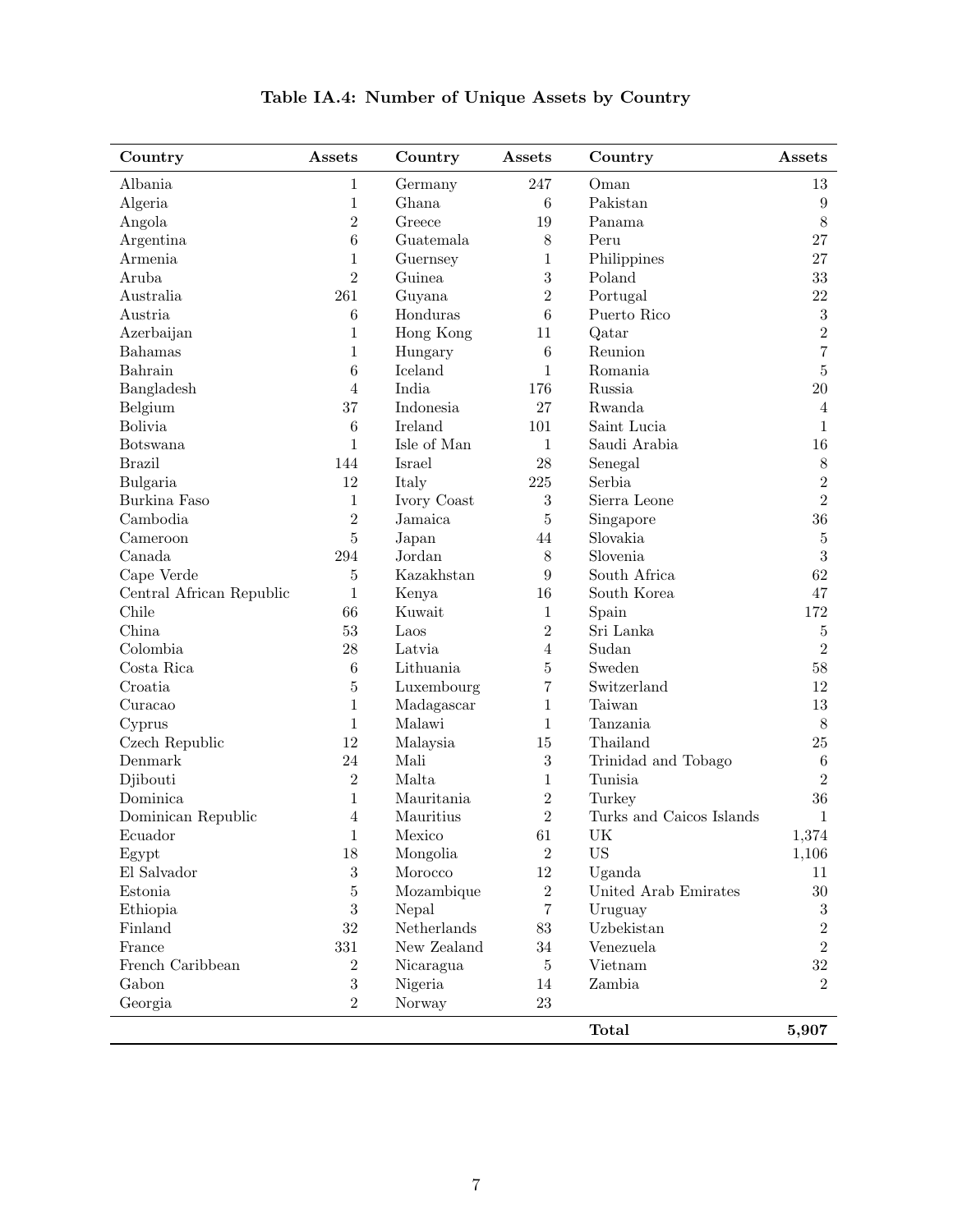# Table IA.5: U.S. Infrastructure Assets by U.S. State and Industry

This table shows the number of unique assets by state and industry. The total number of assets is lower than the sum of assets by state as one asset can be located in multiple states.

| <b>State</b>             | Traditional<br>Energy | Renewable<br>Energy | Transport        | <b>Utilities</b>   | Telecoms             | Social                 | Diversified              | Total             |
|--------------------------|-----------------------|---------------------|------------------|--------------------|----------------------|------------------------|--------------------------|-------------------|
| Alabama                  | 5                     | $\mathbf{1}$        | $\mathbf{1}$     | $\overline{0}$     | $\overline{0}$       | $\mathbf{1}$           | $\boldsymbol{0}$         | $8\,$             |
| Alaska                   | $\overline{0}$        | $\,2$               | $\boldsymbol{0}$ | $\overline{0}$     | $\overline{0}$       | $\overline{0}$         | $\boldsymbol{0}$         | $\sqrt{2}$        |
| Arizona                  | 3                     | 9                   | $\boldsymbol{0}$ | $\mathbf 1$        | $\theta$             | $\overline{0}$         | $\boldsymbol{0}$         | 13                |
| Arkansas                 | 3                     | $\overline{0}$      | $\boldsymbol{0}$ | $\overline{0}$     | $\mathbf{1}$         | 1                      | $\boldsymbol{0}$         | 5                 |
| California               | 33                    | 75                  | 5                | 11                 | $\,2$                | 5                      | $\boldsymbol{0}$         | 131               |
| Colorado                 | 16                    | 5                   | 5                | $\mathbf{1}$       | 3                    | $\overline{0}$         | $\boldsymbol{0}$         | 30                |
| Connecticut              | 10                    | 14                  | 5                | $\boldsymbol{3}$   | $\overline{0}$       | $\overline{0}$         | $\boldsymbol{0}$         | $32\,$            |
| DC                       | $\mathbf{1}$          | $\overline{0}$      | $\mathbf{1}$     | $\overline{0}$     | $\overline{0}$       | $\overline{0}$         | $\mathbf{1}$             | $\sqrt{3}$        |
| Delaware                 | 3                     | $\overline{2}$      | $\boldsymbol{0}$ | $\overline{0}$     | $\overline{0}$       | $\overline{0}$         | $\overline{0}$           | $\bf 5$           |
| Florida                  | 10                    | $\sqrt{2}$          | 7                | $\mathbf{1}$       | $\overline{5}$       | 10                     | $\boldsymbol{0}$         | 35                |
| Georgia                  | 11                    | $\overline{0}$      | $\overline{2}$   | $\mathbf{1}$       | $\mathbf{1}$         | $\overline{0}$         | $\boldsymbol{0}$         | 15                |
| Hawaii                   | 3                     | $\overline{0}$      | $\overline{0}$   | $\overline{0}$     | $\mathbf{1}$         | $\overline{0}$         | $\overline{0}$           | $\overline{4}$    |
| Idaho                    | $\mathbf{1}$          | 13                  | $\overline{0}$   | $\overline{0}$     | $\overline{0}$       | $\overline{0}$         | $\boldsymbol{0}$         | 14                |
| Illinois                 | 23                    | 10                  | 8                | 3                  | $\,2$                | 3                      | $\boldsymbol{0}$         | 49                |
| Indiana                  | 3                     | $\sqrt{3}$          | $\mathbf{1}$     | $\overline{0}$     | $\mathbf{1}$         | 3                      | $\boldsymbol{0}$         | 11                |
| Iowa                     | $\overline{0}$        | 6                   | $\overline{0}$   | $\mathbf{1}$       | $\overline{0}$       | $\overline{0}$         | $\boldsymbol{0}$         | $\scriptstyle{7}$ |
| Kansas                   | $\overline{2}$        | 5                   | 1                | $\overline{0}$     | $\overline{0}$       | $\overline{0}$         | $\boldsymbol{0}$         | $8\,$             |
| Kentucky                 | $\overline{4}$        | $\overline{0}$      | $\overline{0}$   | $\overline{0}$     | $\overline{0}$       | $\overline{0}$         | $\boldsymbol{0}$         | $\overline{4}$    |
| Louisiana                | 15                    | $\boldsymbol{2}$    | $\overline{2}$   | $\mathbf 1$        | $\overline{0}$       | 1                      | $\boldsymbol{0}$         | 21                |
| Maine                    | 5                     | 14                  | $\overline{0}$   | $\mathbf{1}$       | $\overline{0}$       | $\overline{0}$         | $\overline{0}$           | 20                |
| Maryland                 | 12                    | $\sqrt{2}$          | $\overline{0}$   | $\overline{0}$     | $\overline{0}$       | 1                      | $\overline{0}$           | 15                |
| Massachusetts            | 21                    | 18                  | $\overline{0}$   | $\overline{2}$     | $\overline{0}$       | $\overline{0}$         | $\overline{0}$           | 41                |
| Michigan                 | 9                     | $\overline{4}$      | 5                | $\sqrt{2}$         | $\overline{0}$       | $\overline{0}$         | $\boldsymbol{0}$         | $20\,$            |
| Minnesota                | $\sqrt{2}$            | 6                   | $\boldsymbol{0}$ | $\overline{0}$     | $\overline{0}$       | $\overline{0}$         | $\overline{0}$           | $8\,$             |
| Mississippi              | 7                     | $\theta$            | $\boldsymbol{0}$ | $\overline{0}$     | $\overline{0}$       | $\overline{0}$         | $\overline{0}$           | 7                 |
| Missouri                 | 3                     | $\theta$            | $\boldsymbol{0}$ | $\boldsymbol{0}$   | $\,3$                | $\overline{0}$         | $\boldsymbol{0}$         | $\,6\,$           |
| Montana                  | $\overline{0}$        | $\mathbf{1}$        | 0                | $\overline{0}$     | $\overline{0}$       | $\overline{0}$         | $\boldsymbol{0}$         | $\mathbf{1}$      |
| Nebraska                 | 1                     | $\mathbf{1}$        | $\boldsymbol{0}$ | $\overline{0}$     | $\mathbf{1}$         | 1                      | $\overline{0}$           | $\overline{4}$    |
| Nevada                   | 5                     | 14                  | $\boldsymbol{0}$ | $\boldsymbol{3}$   | $\overline{0}$       | $\overline{0}$         | $\boldsymbol{0}$         | 22                |
| New Hampshire            | 3                     | 5                   | $\boldsymbol{0}$ | $\boldsymbol{0}$   | $\overline{0}$       | $\overline{0}$         | $\boldsymbol{0}$         | $\,8\,$           |
| New Jersey               | 18                    | 10                  | 8                | $\bf 5$            | $\overline{0}$       | $\overline{0}$         | $\boldsymbol{0}$         | 41                |
| New Mexico               | 7                     | 6                   | $\overline{0}$   | $\overline{0}$     | $\overline{0}$       | $\overline{0}$         | $\overline{0}$           | 13                |
| New York                 | 17                    | 18                  | 6                | 4                  | $\overline{4}$       | $\overline{0}$         | $\boldsymbol{0}$         | 49                |
| North Carolina           | $\,3$                 | 20                  | 3                | $\mathbf 1$        | $\overline{4}$       | 1                      | $\boldsymbol{0}$         | $32\,$            |
| North Dakota             | $\boldsymbol{6}$      | $\sqrt{3}$          | $\overline{0}$   | $\mathbf{1}$       | $\overline{0}$       | $\overline{0}$         | $\boldsymbol{0}$         | 10                |
| Ohio                     | 13                    | $\boldsymbol{2}$    | 5                | $\overline{0}$     | $\mathbf 1$          | 1                      | $\overline{0}$           | $22\,$            |
| Oklahoma                 | 23                    | 12                  | $\overline{0}$   | $\mathbf 1$        | $\overline{0}$       | $\overline{0}$         | $\boldsymbol{0}$         | 36                |
| Oregon                   | $\boldsymbol{2}$      | 21                  | 1                | $\boldsymbol{0}$   | $\mathbf{1}$         | $\overline{0}$         | $\boldsymbol{0}$         | 25                |
| Pennsylvania             | 29                    | 16                  | 4                | 7                  | $\overline{0}$       | $\mathbf 1$            | $\overline{0}$           | $57\,$            |
| Rhode Island             | 3                     | $\sqrt{2}$          | $\overline{0}$   | $\overline{0}$     | $\theta$             | $\overline{0}$         | $\boldsymbol{0}$         | $\bf 5$           |
| South Carolina           | $\boldsymbol{2}$      | 17                  | 0                | $\theta$           | 1                    | $\boldsymbol{0}$       | $\boldsymbol{0}$         | $20\,$            |
| South Dakota             | $\mathbf{1}$          | $\mathbf{1}$        | $\boldsymbol{0}$ | $\boldsymbol{0}$   | $\boldsymbol{0}$     | $\boldsymbol{0}$       | $\boldsymbol{0}$         | $\,2$             |
| Tennessee                | $\overline{0}$        | $\sqrt{3}$          | $\boldsymbol{0}$ | $\boldsymbol{0}$   | $\overline{0}$       | $\overline{0}$         | $\boldsymbol{0}$         | $\sqrt{3}$        |
| Texas                    | 127                   | 44                  | 9                | 11                 | 3                    | 4                      | $\boldsymbol{0}$         | 198               |
| Utah                     | 4                     | $\sqrt{3}$          | $\boldsymbol{0}$ | $\boldsymbol{0}$   | $\theta$             | $\boldsymbol{0}$       | $\overline{0}$           | 7                 |
| Vermont                  | $\boldsymbol{0}$      | $\overline{0}$      | $\boldsymbol{0}$ | $\mathbf 1$        | $\theta$             | $\boldsymbol{0}$       | $\boldsymbol{0}$         | $\mathbf{1}$      |
| Virginia                 | 7                     | 7                   | 7                | $\overline{0}$     | $\overline{4}$       | 1                      | $\boldsymbol{0}$         | $26\,$            |
| Washington               | 5                     | $\sqrt{2}$          | 4                | 3                  | $\theta$             | 1                      | $\overline{0}$           | 15                |
| West Virginia            | $\,6$                 | $\overline{5}$      | $\boldsymbol{0}$ | $\boldsymbol{0}$   | $\boldsymbol{0}$     | $\boldsymbol{0}$       | $\boldsymbol{0}$         | 11                |
| Wisconsin                | $\overline{2}$        | $\mathbf{1}$        | $\boldsymbol{0}$ | $\mathbf{1}$       | $\theta$             | $\overline{2}$         | $\overline{0}$           | 6                 |
| Wyoming                  | $\overline{4}$        | $\overline{4}$      | $\boldsymbol{0}$ | $\overline{0}$     | $\boldsymbol{0}$     | $\boldsymbol{0}$       | $\boldsymbol{0}$         | 8                 |
| Multiple States<br>Total | 3<br>467              | 13<br>408           | 10<br>94         | $\mathbf{1}$<br>59 | $\sqrt{2}$<br>$39\,$ | $\mathbf{1}$<br>$38\,$ | $\theta$<br>$\mathbf{1}$ | 30<br>1,106       |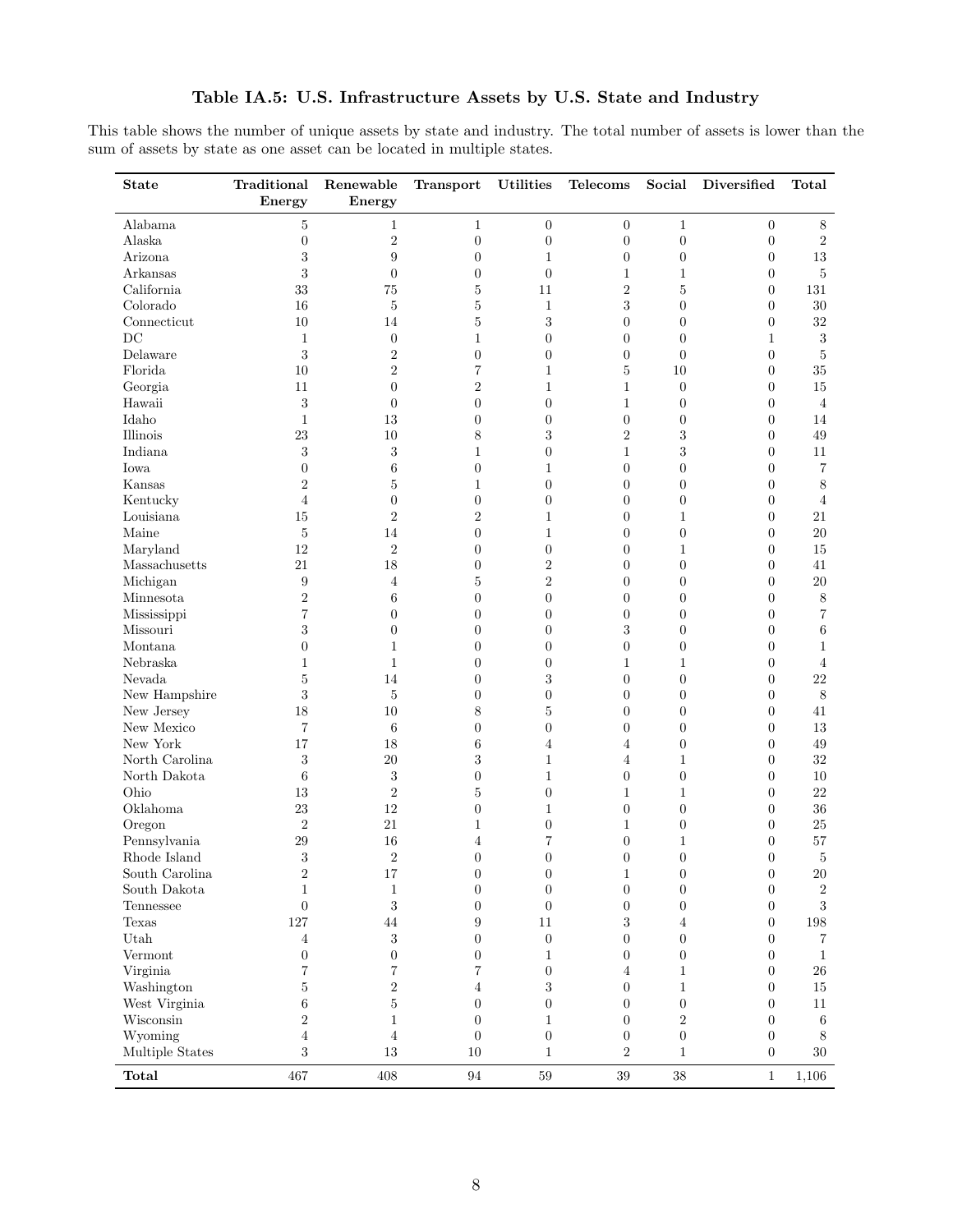# Table IA.6: List of Largest Direct Investors

This table shows the top 20 investors in direct deals. For every investor, we report investor type and country. Freq shows the number of direct deals executed by this specific investor, Percent reports the number of deals as a percentage of the total number of direct investments, and Cum. reports the cumulative percentage of the total number of direct investments.

| Investor                                         | Type                  | Country              | Freq. | Percent | Cum.  |
|--------------------------------------------------|-----------------------|----------------------|-------|---------|-------|
| CPP Investment Board                             | Public Pension Fund   | Canada               | 115   | 5.61    | 5.61  |
| APG - All Pensions Group                         | Public Pension Fund   | Netherlands          | 97    | 4.73    | 10.35 |
| <b>CDPQ</b>                                      | Public Pension Fund   | Canada               | 86    | 4.20    | 14.54 |
| Ontario Teachers' Pension Plan                   | Public Pension Fund   | Canada               | 84    | 4.10    | 18.64 |
| GIC                                              | Sovereign Wealth Fund | Singapore            | 79    | 3.86    | 22.50 |
| Ontario Municipal Employees Retirement System    | Public Pension Fund   | Canada               | 66    | 3.22    | 25.72 |
| <b>PGGM</b>                                      | Public Pension Fund   | Netherlands          | 57    | 2.78    | 28.50 |
| Caisse des Depots et Consignations               | Government Agency     | France               | 54    | 2.64    | 31.14 |
| Temasek Holdings                                 | Sovereign Wealth Fund | Singapore            | 53    | 2.59    | 33.72 |
| China General Nuclear Power Group                | Government Agency     | China                | 52    | 2.54    | 36.26 |
| Norfund                                          | Government Agency     | Norway               | 48    | 2.34    | 38.60 |
| International Finance Corporation                | Government Agency     | International        | 45    | 2.20    | 40.80 |
| CDC Group                                        | Government Agency     | UK                   | 44    | 2.15    | 42.95 |
| Public Sector Pension Investment Board           | Public Pension Fund   | Canada               | 44    | 2.15    | 45.10 |
| Manulife Financial Corporation                   | Insurance Company     | Canada               | 43    | 2.10    | 47.19 |
| British Columbia IMC                             | Public Pension Fund   | Canada               | 41    | 2.00    | 49.19 |
| Abu Dhabi Investment Authority                   | Sovereign Wealth Fund | United Arab Emirates | 30    | 1.46    | 50.66 |
| European Bank for Reconstruction and Development | Government Agency     | International        | 30    | 1.46    | 52.12 |
| China Investment Corporation                     | Sovereign Wealth Fund | China                | 28    | 1.37    | 53.49 |
| Pensions Infrastructure Platform                 | Public Pension Fund   | UK                   | 28    | 1.37    | 54.86 |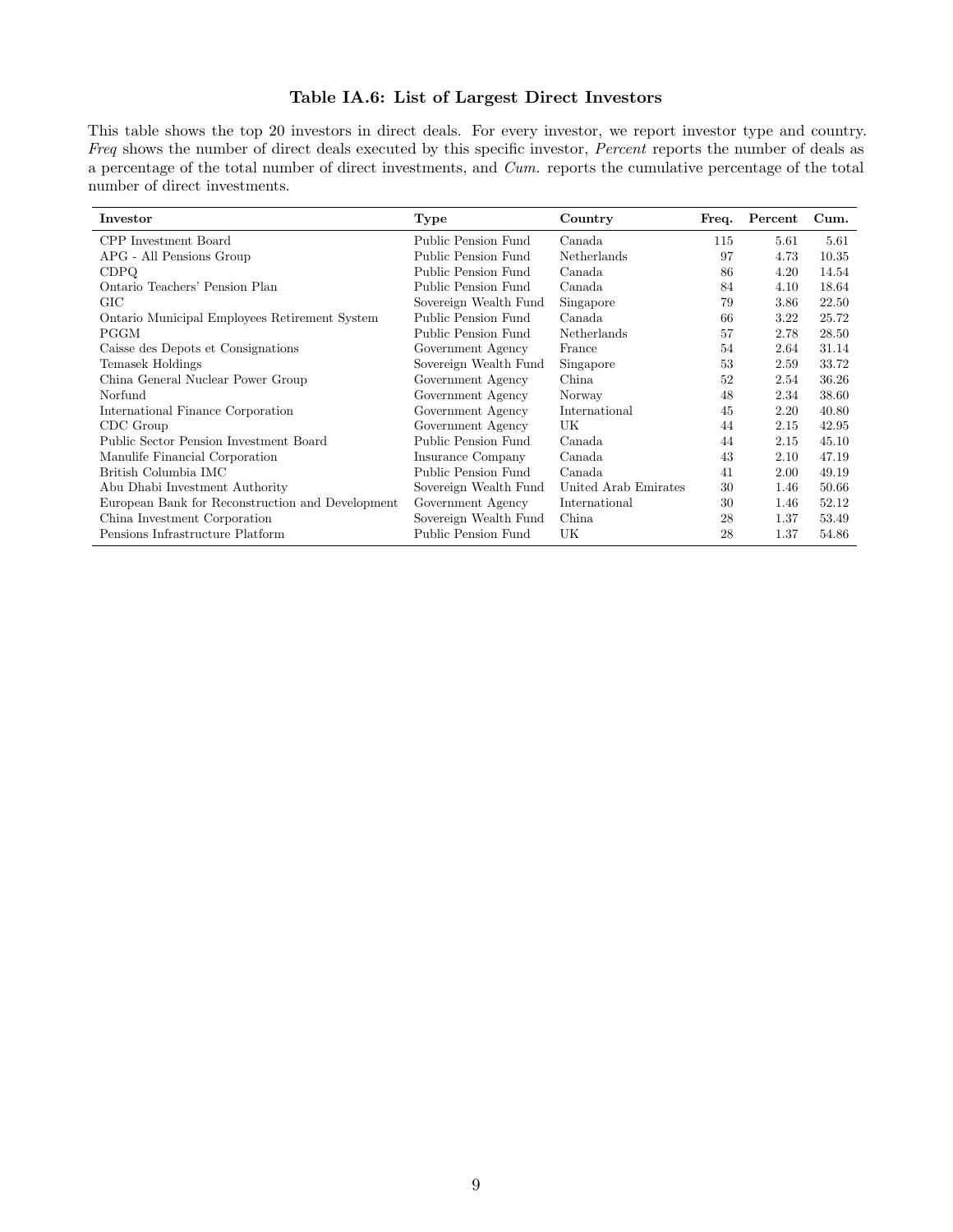#### Table IA.7: Alternative IRR Calculations

Robustness check of Table 3: Preqin-reported IRRs do not penalize funds for delaying capital calls or not calling the entire committed amount. We calculate three alternative IRR measures that address these issues.

We follow Gupta and Van Nieuwerburgh (2021) and calculate the IRR in three alternative ways. In these alternative measures, we work with \$10 million as a standardized commitment amount. First, IRR Sum Call calculation assumes that each fund makes only one capital call equal to the undiscounted sum of all calls. This estimation addresses the timing of capital calls and assumes that investors earn a 0% return on the capital committed from the first call date until the actual call date. Second, for several older infrastructure funds, the sum of all calls is greater than the amount of committed capital as sometimes partnership provisions allow GPs to reinvest distributions from early exits into new investments. The IRR Sum Call Max Cap \$10 calculation adjust the first definition of IRR by truncating the capital call amount above \$10 million. Third, GPs do not always call the full committed amount because they may lack profitable investment opportunities, engage in market timing, or try to optimize the number of simultaneously managed deals. The IRR \$10 Call Residual in T-Bills measure addresses this issue by assuming that the LP gives \$10 million to the GP on the first call date. Any committed amount that has never been called is invested in T-Bills and returned to the LP at the end of the life of the fund (we combine it with the last cash flow in our calculation). Panel A summarizes the IRR measures for all infrastructure funds. Panel B presents summary statistics for infrastructure funds raised in vintages 2002–2013 that have finished investing the committed capital. For each measure, we present the number of fund observations, mean, median, and standard deviation by fund type. The last column presents the correlation with Preqin-reported IRRs.

|                                               | Funds | Mean | Median | SD.   | Corr IRR |  |  |  |  |  |  |
|-----------------------------------------------|-------|------|--------|-------|----------|--|--|--|--|--|--|
| Panel A: Funds Raised in the Period 2002–2017 |       |      |        |       |          |  |  |  |  |  |  |
| IRR Sum Call                                  | 106   | 4.79 | 6.06   | 14.05 | 0.55     |  |  |  |  |  |  |
| IRR Sum Call Max Cap \$10                     | 106   | 5.65 | 6.62   | 14.22 | 0.54     |  |  |  |  |  |  |
| IRR \$10 Call Residual in T-Bills             | 106   | 4.16 | 4.53   | 8.23  | 0.51     |  |  |  |  |  |  |
| Pregin IRR                                    | 106   | 9.96 | 9.30   | 16.44 |          |  |  |  |  |  |  |
| Panel B: Funds Raised in the Period 2002–2013 |       |      |        |       |          |  |  |  |  |  |  |
| IRR Sum Call                                  | 60    | 5.59 | 5.60   | 9.03  | 0.92     |  |  |  |  |  |  |
| IRR Sum Call Max Cap \$10                     | 60    | 6.85 | 6.43   | 9.19  | 0.90     |  |  |  |  |  |  |
| IRR \$10 Call Residual in T-Bills             | 60    | 6.09 | 5.89   | 8.05  | 0.89     |  |  |  |  |  |  |
| Pregin IRR                                    | 60    | 9.13 | 8.60   | 12.07 |          |  |  |  |  |  |  |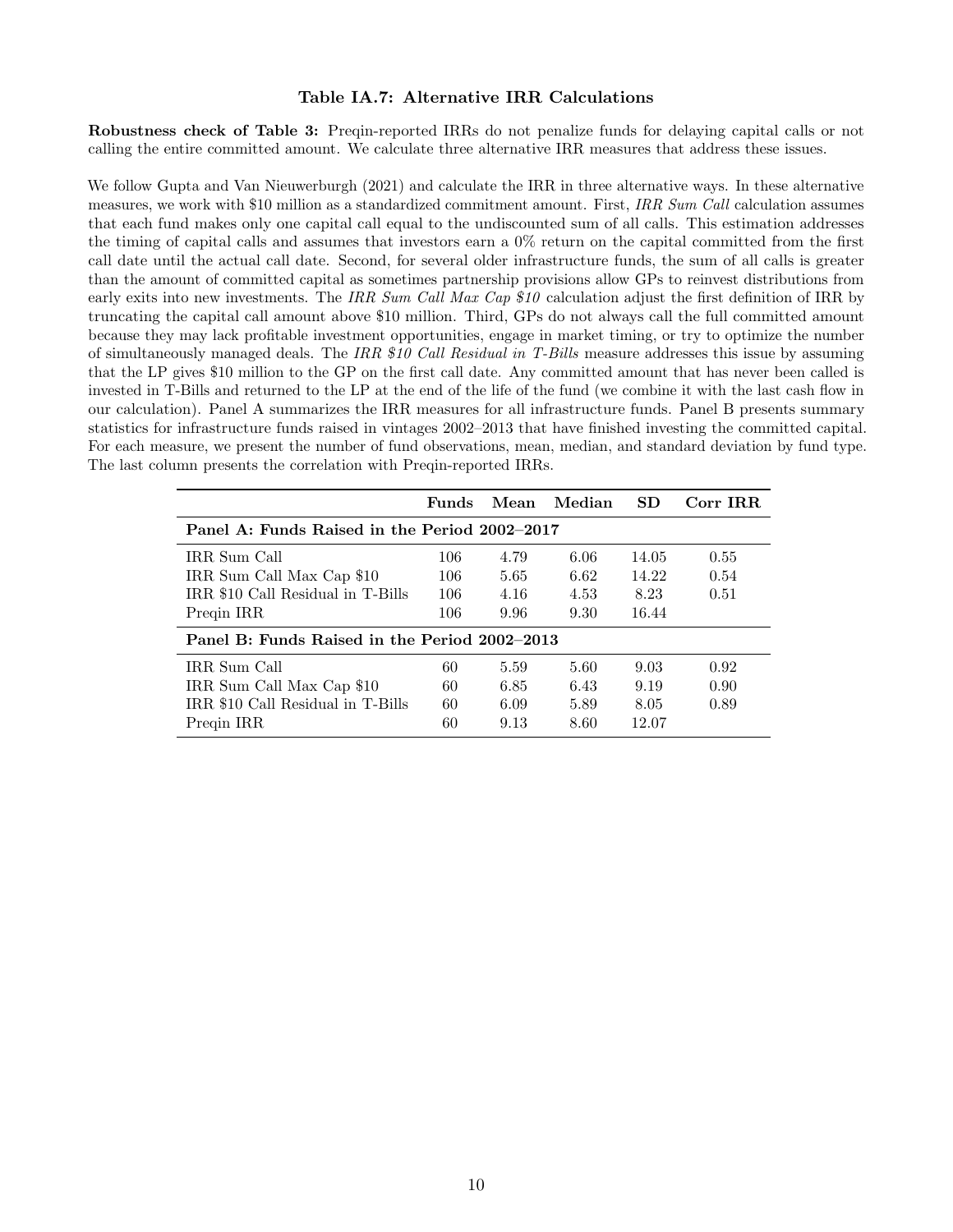### Table IA.8: Percentage Exited Deals and Alternative IRR Calculations

Robustness check of Table 4: Preqin-reported IRRs do not penalize funds for delaying capital calls or not calling the entire committed amount. We calculate three alternative IRR measures that address these issues.

In this table, observations are at the infrastructure fund level. In Columns (1) and (2), performance is measured using the IRR Sum Call measure which assumes that each fund makes only one capital call equal to the undiscounted sum of all calls. In Columns (3) and (4), performance is measured using the IRR Sum Call Max Cap  $$10$  measure which also assumes that each fund makes only one capital call equal to the undiscounted sum of all calls, but truncates the capital call amount above \$10 million. In Columns (5) and (6), performance is measured using the IRR \$10 Call Residual in T-Bills measure which assumes that the LP gives \$10 million to the GP on the first call date, and any committed amount that has never been called is invested in T-Bills and returned to the LP at the end of the life of the fund (we combine it with the last cash flow in our calculation). *%Exited deals* measures the percentage of exited deals from the total number of deals made by the fund. *%Exited deals in years 0-5, 5-10, and >10* captures the percentage of exited deals in the first five years after the transaction date, in five to ten years after the transaction, and in more than ten years after the transaction date, respectively. Fund size is the natural logarithm of the assets raised by the infrastructure fund. %Greenfield and %Brownfield measure the percentage of fund investments in deals in greenfield and brownfield project stage, respectively (the omitted category is secondary stage). *%Concession* measures the percentage of deals when a fund enters a concession deal with the government. We include vintage year fixed effects and control for the percentage allocated to different infrastructure industries and geographical regions. We cluster standard errors by vintage year and report standard errors in brackets.  $\gamma > 0.1$ ;  $\gamma > 0.05$ ;  $\gamma \gamma$  = 0.01.

|                                |           | IRR Sum Call |             | IRR Sum Call            | IRR \$10 Call |                            |  |
|--------------------------------|-----------|--------------|-------------|-------------------------|---------------|----------------------------|--|
|                                |           |              |             | Max Cap \$10            |               | <b>Residual in T-Bills</b> |  |
|                                | (1)       | (2)          | (3)         | (4)                     | (5)           | (6)                        |  |
| <b>%Exited Deals</b>           | 23.387*** |              | $23.631***$ |                         | $17.451***$   |                            |  |
|                                | [7.881]   |              | [8.257]     |                         | [5.529]       |                            |  |
| %Exited Deals in Years 0-5     |           | $26.490***$  |             | $27.345^{\ast\ast\ast}$ |               | $20.575***$                |  |
|                                |           | [8.421]      |             | [8.412]                 |               | [5.366]                    |  |
| %Exited Deals in Years 5-10    |           | 11.716       |             | 8.826                   |               | 11.343                     |  |
|                                |           | [11.870]     |             | [12.494]                |               | [10.740]                   |  |
| $\%$ Exited Deals in Years >10 |           | 89.730       |             | 119.219                 |               | $-25.310$                  |  |
|                                |           | [82.154]     |             | [82.188]                |               | [41.100]                   |  |
| Fund Size                      | $-0.174$  | $-0.404$     | $-0.067$    | $-0.351$                | 1.012         | 0.841                      |  |
|                                | [3.275]   | [3.364]      | [3.309]     | [3.412]                 | [2.129]       | [2.150]                    |  |
| %Greenfield                    | $-2.119$  | $-2.560$     | $-3.383$    | $-3.868$                | $-3.633$      | $-4.364$                   |  |
|                                | [8.861]   | [8.636]      | [9.018]     | [8.710]                 | [7.171]       | [7.157]                    |  |
| %Brownfield                    | $-1.278$  | $-2.443$     | $-2.019$    | $-3.635$                | 2.931         | 3.261                      |  |
|                                | [11.185]  | [10.717]     | [11.370]    | [10.784]                | [6.717]       | [6.406]                    |  |
| %Concession                    | $-37.451$ | $-36.692$    | $-37.986$   | $-36.970$               | $-11.568$     | $-11.536$                  |  |
|                                | [23.203]  | [23.352]     | [23.143]    | [23.320]                | [9.222]       | [9.193]                    |  |
| Vintage FE                     | Yes       | Yes          | Yes         | Yes                     | Yes           | Yes                        |  |
| %Deal Region                   | Yes       | Yes          | Yes         | Yes                     | Yes           | Yes                        |  |
| %Deal Industry                 | Yes       | Yes          | Yes         | Yes                     | Yes           | Yes                        |  |
| Observations                   | 129       | 129          | 129         | 129                     | 129           | 129                        |  |
| Adjusted R-squared             | 0.031     | 0.016        | 0.044       | 0.034                   | 0.045         | 0.032                      |  |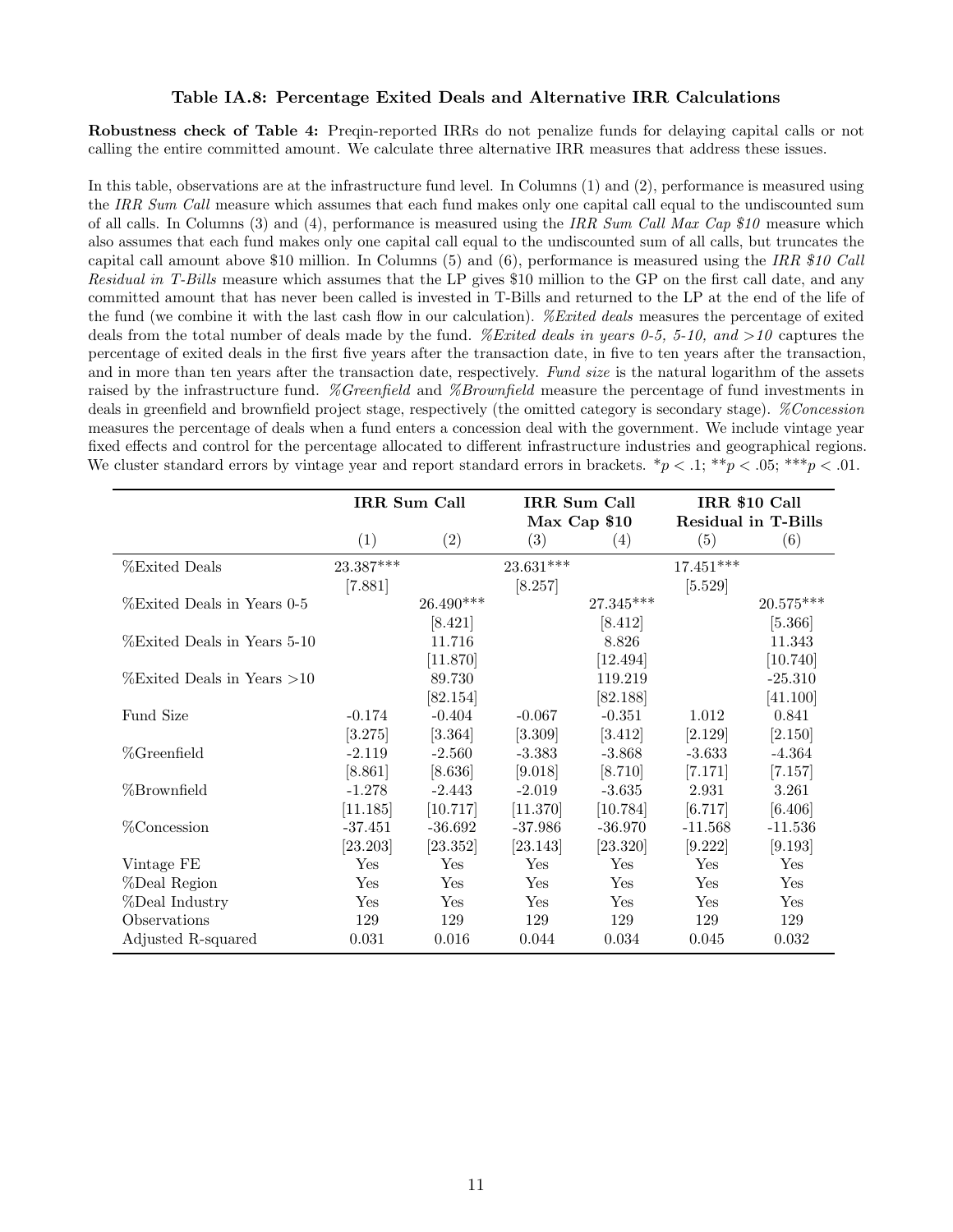#### Table IA.9: Cash Flows and Business Cycle

We examine the relation between cash flows of private funds and market conditions. The unit of observation is by fund-quarter. The sample includes funds raised in the period 1990–2019. Panel A focuses on buyout funds, Panel B on venture capital funds, and Panel C on real estate funds.  $ln(P/D)$  is the natural logarithm of the price/dividend ratio of the S&P 500. ln(Yield Spread) is the natural logarithm of the Moody's Baa-Aaa yield spread and we orthogonalize it with respect to  $ln(P/D)$ . Inflation is the U.S. CPI for all urban consumers. In Columns (1) and (2), we estimate OLS regressions and the dependent variable is net cash flows (distributions – capital calls) as a percentage of committed capital. In Columns (3) and (4), we present Tobit regression results where the dependent variable is the natural logarithm of the distributions as a percentage of committed capital plus one. In Columns (5) and (6), we present Tobit regression results where the dependent variable is the natural logarithm of the capital calls as a percentage of committed capital plus one. All regressions include fund age fixed effects measured in quarters, calendar quarter fixed effects, and fund focus fixed effects. We cluster standard errors on a year-quarter level and report standard errors in brackets.  $\binom{*}{p}$  < .1;  $\binom{**}{p}$  < .05;  $\binom{**}{p}$  < .01.

|                                                        | <b>Net Cash Flows</b> |             | <b>Distributions</b> |             |             | <b>Capital Calls</b> |
|--------------------------------------------------------|-----------------------|-------------|----------------------|-------------|-------------|----------------------|
|                                                        | (1)                   | (2)         | (3)                  | (4)         | (5)         | (6)                  |
| Panel A: Buyout Cash Flows and Business Cycle          |                       |             |                      |             |             |                      |
| ln(P/D)                                                | $1.638***$            | $1.796***$  | $0.590***$           | $0.685***$  | 0.046       | 0.070                |
|                                                        | [0.329]               | [0.344]     | [0.143]              | 0.144       | [0.090]     | [0.093]              |
| ln(Yield spread)                                       | $-0.228***$           | $-0.233***$ | $-0.166***$          | $-0.169***$ | $-0.065***$ | $-0.066***$          |
|                                                        | [0.060]               | [0.059]     | [0.022]              | [0.021]     | [0.012]     | 0.012                |
| Inflation                                              |                       | $-0.060$    |                      | $-0.036$    |             | $1.662***$           |
|                                                        |                       | [0.056]     |                      | [0.029]     |             | [0.025]              |
| Fund Age FE                                            | Yes                   | Yes         | Yes                  | Yes         | Yes         | Yes                  |
| Quarter FE                                             | Yes                   | Yes         | Yes                  | Yes         | Yes         | Yes                  |
| Fund Focus FE                                          | Yes                   | Yes         | Yes                  | Yes         | Yes         | Yes                  |
| Observations                                           | 46,841                | 46,841      | 46,841               | 46,841      | 46,841      | 46,841               |
| Adjusted R-squared                                     | 0.147                 | 0.147       |                      |             |             |                      |
| Pseudo R-squared                                       |                       |             | 0.052                | 0.053       | 0.130       | 0.130                |
| Panel B: Venture Capital Cash Flows and Business Cycle |                       |             |                      |             |             |                      |
| ln(P/D)                                                | $6.587***$            | $7.227***$  | $1.558***$           | $1.846***$  | $-0.147$    | $-0.139$             |
|                                                        | [2.120]               | [2.075]     | [0.297]              | [0.297]     | [0.119]     | [0.126]              |
| ln(Yield spread)                                       | 0.019                 | $-0.007$    | $-0.205***$          | $-0.214***$ | $-0.098***$ | $-0.099***$          |
|                                                        | [0.176]               | [0.174]     | [0.036]              | [0.033]     | [0.021]     | [0.021]              |
| Inflation                                              |                       | $-0.249***$ |                      | $-0.108***$ |             | $-0.003$             |
|                                                        |                       | [0.093]     |                      | [0.037]     |             | [0.016]              |
| Fund Age FE                                            | Yes                   | Yes         | Yes                  | Yes         | Yes         | Yes                  |
| Quarter FE                                             | Yes                   | Yes         | Yes                  | Yes         | Yes         | Yes                  |
| Fund Focus FE                                          | Yes                   | Yes         | Yes                  | Yes         | Yes         | Yes                  |
| Observations                                           | 41,708                | 41,708      | 41,708               | 41,708      | 41,708      | 41,708               |
| Adjusted R-squared                                     | 0.063                 | 0.063       |                      |             |             |                      |
| Pseudo R-squared                                       |                       |             | 0.046                | 0.047       | 0.181       | 0.181                |
| Panel C: Real Estate Cash Flows and Business Cycle     |                       |             |                      |             |             |                      |
| ln(P/D)                                                | $1.606*$              | $3.074***$  | $1.181***$           | $1.652***$  | 0.073       | 0.061                |
|                                                        | [0.833]               | [0.868]     | [0.262]              | [0.218]     | [0.174]     | [0.176]              |
| ln(Yield spread)                                       | $-0.446***$           | $-0.430***$ | $-0.168***$          | $-0.167***$ | $-0.020$    | $-0.020$             |
|                                                        | [0.110]               | [0.103]     | [0.036]              | [0.031]     | [0.021]     | [0.021]              |
| Inflation                                              |                       | $-0.375***$ |                      | $-0.122***$ |             | 0.003                |
|                                                        |                       | [0.086]     |                      | [0.044]     |             | [0.021]              |
| Fund Age FE                                            | Yes                   | Yes         | Yes                  | Yes         | Yes         | Yes                  |
| Quarter FE                                             | Yes                   | Yes         | Yes                  | Yes         | Yes         | Yes                  |
| Fund Focus FE                                          | Yes                   | Yes         | Yes                  | Yes         | Yes         | Yes                  |
| Observations                                           | 17,160                | 17,160      | 17,160               | 17,160      | 17,160      | 17,160               |
| Adjusted R-squared                                     | 0.209                 | 0.210       |                      |             |             |                      |
| Pseudo R-squared                                       |                       |             | 0.054                | 0.056       | 0.126       | 0.126                |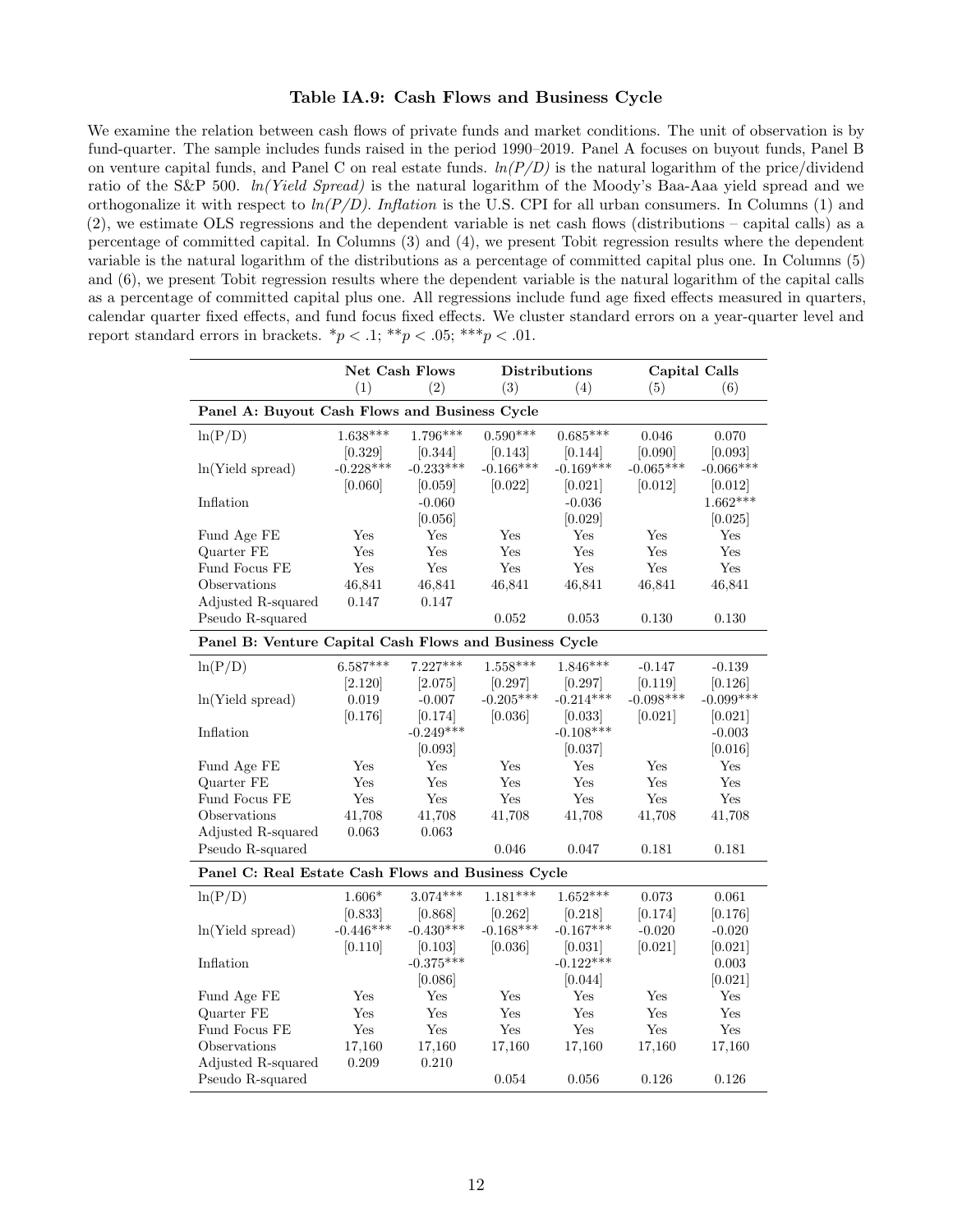#### Table IA.10: Cash Flows to Institutional Investors and Business Cycle

Robustness check of Table 4: The unit of observation is on an investor-quarter level instead of fund-quarter level and addresses the point that an institutional investors can commit capital to multiple funds.

We examine the relation between cash flows of infrastructure funds to institutional investors (LPs) and market conditions. The unit of observation is by investor-quarter. At each point in time, the methodology collapses the cross-section of investor-fund observations in a given quarter by aggregating the investor-level net cash flows, distributions, and capital calls. In Panel A, the sample includes all institutional investors. In Panel B, the analysis focuses on the subsample of 137 institutional investors that have committed capital to at least five infrastructure funds reporting cash flows in the Preqin database. In Columns (1)-(4), we estimate OLS regressions and the dependent variable is net cash flows (distributions – capital calls) as percentage of committed capital. In Columns (5)-(6), we present Tobit regression results where the dependent variable is the natural logarithm of the distributions as a percentage of committed capital plus one. In Columns (7)-(8), we present Tobit regression results where the dependent variable is the natural logarithm of the capital calls as a percentage of committed capital plus one.  $ln(P/D)$ is the natural logarithm of the price/dividend ratio of the  $S\&P$  500.  $ln(Yield\;Spread)$  is the natural logarithm of the Moody's Baa-Aaa yield spread. We orthogonalize  $ln(Yield\; Spread)$  with respect to  $ln(P/D)$ . Inflation is the U.S. CPI for all urban consumers. CFNAI MA3 is the three-month moving average of the Chicago Fed National Activity Index. The CFNAI Production  $\mathcal{B}$  Income category of this index measures industrial production, manufacturing, construction, and real income. All variables are lagged and measured at the end of the previous quarter. All regressions include calendar quarter fixed effects. We cluster standard errors on an investor level and report standard errors in brackets.  $*_{p} < .1;$   $**_{p} < .05;$   $***_{p} < .01$ .

|                                                                             |             | Net Cash Flows        |            |            |             | <b>Distributions</b>   | Capital Calls |                        |
|-----------------------------------------------------------------------------|-------------|-----------------------|------------|------------|-------------|------------------------|---------------|------------------------|
|                                                                             | (1)         | (2)                   | (3)        | (4)        | (5)         | (6)                    | (7)           | (8)                    |
| Panel A: All Institutional Investors                                        |             |                       |            |            |             |                        |               |                        |
| ln(Yield spread)                                                            | $-0.422***$ | $-0.429***$           | $-0.582$   | $-0.234$   | $-0.164***$ | $-0.160***$            | $-0.069***$   | $-0.067***$            |
|                                                                             | [0.089]     | [0.088]               | [0.357]    | [0.374]    | [0.018]     | [0.018]                | [0.020]       | [0.019]                |
| ln(P/D)                                                                     | $4.357***$  | $4.099***$            |            |            | $0.746***$  | $0.900***$             | $-0.191$      | $-0.119$               |
|                                                                             | [0.593]     | [0.639]               |            |            | [0.162]     | [0.178]<br>$-0.034***$ | [0.170]       | [0.177]                |
| Inflation                                                                   |             | 0.057<br>[0.082]      |            |            |             | [0.010]                |               | $-0.015$<br>[0.011]    |
| CFNAI MA3                                                                   |             |                       | $1.587***$ |            |             |                        |               |                        |
|                                                                             |             |                       | [0.269]    |            |             |                        |               |                        |
| CFNAI Production & Income                                                   |             |                       |            | $3.434***$ |             |                        |               |                        |
|                                                                             |             |                       |            | [0.406]    |             |                        |               |                        |
| Quarter FE                                                                  | Yes         | Yes                   | Yes        | Yes        | Yes         | Yes                    | Yes           | Yes                    |
| Observations                                                                | 27,560      | 27,560                | 27,560     | 27,560     | 27,560      | 27,560                 | 27,560        | 27,560                 |
| Adjusted R-squared                                                          | 0.010       | 0.010                 | 0.011      | 0.012      |             |                        |               |                        |
| Pseudo R-squared                                                            |             |                       |            |            | 0.005       | 0.005                  | 0.003         | 0.003                  |
| Panel B: Institutional Investors with at least 5 Funds Reporting Cash Flows |             |                       |            |            |             |                        |               |                        |
| ln(Yield spread)                                                            | $-0.186$    | $-0.256$              | $-1.547*$  | $-0.494$   | $-0.343***$ | $-0.328***$            | $-0.251***$   | $-0.239***$            |
|                                                                             | [0.246]     | [0.244]               | [0.932]    | [0.999]    | [0.032]     | [0.028]                | [0.029]       | [0.027]                |
| ln(P/D)                                                                     | 8.489***    | $5.974***$            |            |            | $0.439**$   | $0.980***$             | $-0.763***$   | $-0.377$               |
|                                                                             | [1.318]     | [1.357]<br>$0.598***$ |            |            | [0.221]     | [0.257]<br>$-0.126***$ | [0.275]       | [0.297]<br>$-0.090***$ |
| Inflation                                                                   |             | [0.217]               |            |            |             | [0.016]                |               | [0.019]                |
| CFNAI MA3                                                                   |             |                       | $1.258*$   |            |             |                        |               |                        |
|                                                                             |             |                       | [0.693]    |            |             |                        |               |                        |
| CFNAI Production & Income                                                   |             |                       |            | $3.955***$ |             |                        |               |                        |
|                                                                             |             |                       |            | [0.842]    |             |                        |               |                        |
| Quarter FE                                                                  | Yes         | Yes                   | Yes        | Yes        | Yes         | Yes                    | Yes           | Yes                    |
| Observations                                                                | 6,760       | 6,760                 | 6,760      | 6,760      | 6,760       | 6,760                  | 6,760         | 6,760                  |
| Adjusted R-squared                                                          | 0.020       | 0.021                 | 0.019      | 0.021      |             |                        |               |                        |
| Pseudo R-squared                                                            |             |                       |            |            | 0.014       | 0.017                  | 0.012         | 0.013                  |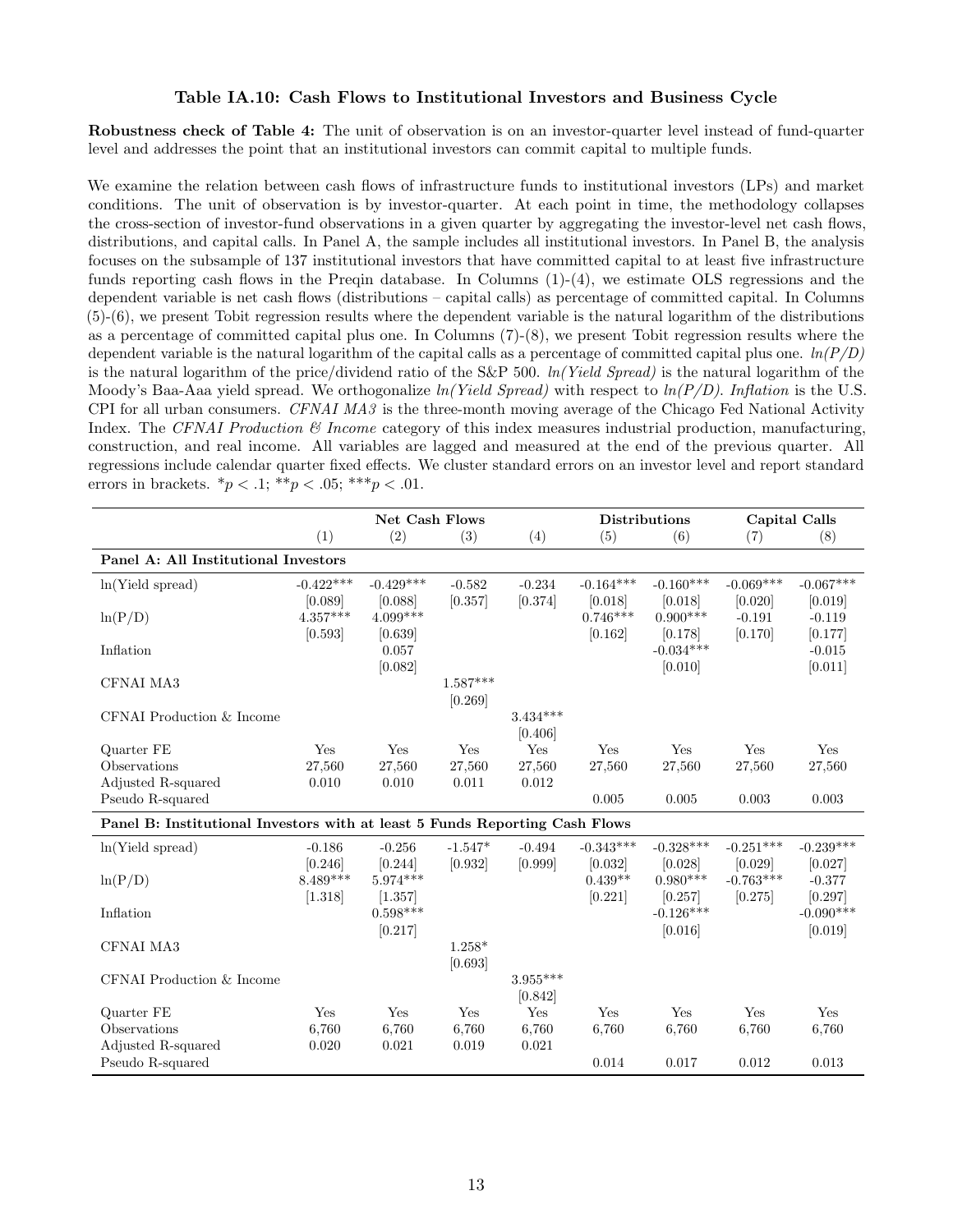#### Table IA.11: Generalized Public Market Equivalent

In this table, we use the stochastic discount factor (SDF) valuation method of Korteweg and Nagel (2016) to estimate the generalized public market equivalent (GPME). The unit of observation is infrastructure fund cash flows on a quarterly frequency. The quarterly cash flows are normalized by fund size to a total commitment of \$1, and they are calculated as the difference between distributions and capital calls, rather than their ratio (so a PME equal to 1 in Table 3 corresponds to a GPME equal to 0 in this table). Panel A shows the estimates for buyout funds, Panel B for venture capital funds, and Panel C for real estate funds. In Columns (1)-(6), we analyze the cash flows of funds raised in the 2002-2018 period, while in Columns (7)-(12), we analyze the cash flows of funds raised in the 2002-2013 period. We estimate the GPME for all funds in Columns (1), (2), (7) and (8), as well as separately for funds with fund size above \$250 mil. in Columns (3), (4), (9) and (10), and for funds with fund size above \$500 mil. in Columns (5), (6), (11) and (12). Columns with  $a = 0$  and  $b = 1$  correspond to the public market equivalent calculation of Kaplan and Schoar (2005). In the other columns, a and b are SDF parameters that correctly price benchmark funds that receive the same inflows as the private funds but that invest in the S&P 500 index and T-bills. We report standard errors of the SDF parameter estimates in brackets, and p-values of the J-test of  $GPME = 0$  in parentheses.

|              | Funds Raised in 2002-2018 |                                |                |                        |             |                    |              | Funds Raised in 2002-2013 |                    |                        |                    |                    |  |
|--------------|---------------------------|--------------------------------|----------------|------------------------|-------------|--------------------|--------------|---------------------------|--------------------|------------------------|--------------------|--------------------|--|
|              |                           | All Funds                      |                | Size $\geq$ \$250 mil. |             | $Size > $500$ mil. |              | All Funds                 |                    | Size $\geq$ \$250 mil. |                    | $Size > $500$ mil. |  |
|              | (1)                       | (2)                            | (3)            | (4)                    | (5)         | (6)                | (7)          | (8)                       | (9)                | (10)                   | (11)               | (12)               |  |
|              | Panel A: Buyout Funds     |                                |                |                        |             |                    |              |                           |                    |                        |                    |                    |  |
| <b>GPME</b>  | $0.054*$                  | $-0.125**$                     | $0.056*$       | $-0.126**$             | $0.068*$    | $-0.112*$          | 0.067        | $-0.136**$                | 0.067              | $-0.131**$             | 0.081              | $-0.110*$          |  |
|              | (0.054)                   | (0.037)                        | (0.089)        | (0.021)                | (0.061)     | (0.052)            | (0.175)      | (0.037)                   | (0.243)            | (0.029)                | (0.184)            | (0.079)            |  |
| $\mathbf{a}$ | 0                         | 0.041                          | $\theta$       | 0.035                  | $\theta$    | 0.031              | $\theta$     | 0.028                     | 0                  | 0.023                  | $\left( 0 \right)$ | 0.019              |  |
|              |                           | [0.017]                        |                | [0.016]                |             | [0.015]            |              | [0.012]                   |                    | [0.011]                |                    | [0.010]            |  |
| $\mathbf b$  | $\mathbf{1}$              | 3.454                          | $\mathbf{1}$   | 3.202                  | 1           | 3.029              | $\mathbf{1}$ | 2.871                     | $\mathbf{1}$       | 2.614                  | $\mathbf{1}$       | 2.445              |  |
|              |                           | [0.739]                        |                | [0.733]                |             | [0.727]            |              | [0.566]                   |                    | 0.553                  |                    | [0.541]            |  |
| Funds        | 1,020                     | 1,020                          | 870            | 870                    | 658         | 658                | 668          | 668                       | 570                | 570                    | 434                | 434                |  |
|              |                           | Panel B: Venture Capital Funds |                |                        |             |                    |              |                           |                    |                        |                    |                    |  |
| <b>GPME</b>  | $-0.034$                  | $-0.287***$                    | $-0.014$       | $-0.274***$            | 0.031       | $-0.250***$        | $-0.077$     | $-0.356***$               | $-0.055$           | $-0.335***$            | 0.019              | $-0.301***$        |  |
|              | (0.363)                   | (0.000)                        | (0.755)        | (0.000)                | (0.407)     | (0.000)            | (0.111)      | (0.000)                   | (0.348)            | (0.000)                | (0.797)            | (0.000)            |  |
| $\mathbf{a}$ | 0                         | 0.047                          | $\overline{0}$ | 0.040                  | $\Omega$    | 0.044              | $\theta$     | 0.034                     | 0                  | 0.026                  | $\left($           | 0.026              |  |
|              |                           | [0.016]                        |                | [0.015]                |             | [0.020]            |              | [0.010]                   |                    | [0.009]                |                    | [0.012]            |  |
| $\mathbf b$  | $\mathbf{1}$              | 4.055                          | $\mathbf{1}$   | 3.756                  | 1           | 3.996              | $\mathbf{1}$ | 3.405                     | $\mathbf{1}$       | 3.035                  | -1                 | 3.068              |  |
|              |                           | [0.756]                        |                | [0.759]                |             | [0.944]            |              | [0.525]                   |                    | [0.509]                |                    | [0.676]            |  |
| Funds        | 770                       | 770                            | 435            | 435                    | 219         | 219                | 480          | 480                       | 261                | 261                    | 121                | 121                |  |
|              |                           | Panel C: Real Estate Funds     |                |                        |             |                    |              |                           |                    |                        |                    |                    |  |
| <b>GPME</b>  | $-0.065$                  | $-0.442**$                     | $-0.075$       | $-0.487**$             | $-0.077$    | $-0.511**$         | $-0.108*$    | $-0.527***$               | $-0.119*$          | $-0.576***$            | $-0.118$           | $-0.618***$        |  |
|              | (0.144)                   | (0.011)                        | (0.152)        | (0.022)                | (0.170)     | (0.036)            | (0.093)      | (0.001)                   | (0.096)            | (0.001)                | (0.116)            | (0.003)            |  |
| $\mathbf{a}$ | $\Omega$                  | 0.093                          | $\theta$       | 0.090                  | $\Omega$    | 0.099              | $\theta$     | 0.067                     | $\left( 0 \right)$ | 0.068                  | $\Omega$           | 0.076              |  |
|              |                           | [0.028]                        |                | [0.029]                |             | [0.030]            |              | [0.020]                   |                    | [0.021]                |                    | [0.024]            |  |
| b            | $\mathbf{1}$              | 5.190                          | $\mathbf{1}$   | 5.076                  | $\mathbf 1$ | 5.184              | $\mathbf{1}$ | 4.288                     | $\mathbf 1$        | 4.302                  | $\mathbf{1}$       | 4.458              |  |
|              |                           | [0.915]                        |                | [0.906]                |             | [0.897]            |              | [0.683]                   |                    | [0.702]                |                    | [0.747]            |  |
| Funds        | 646                       | 646                            | 472            | 472                    | 329         | 329                | 350          | 350                       | 277                | 277                    | 192                | 192                |  |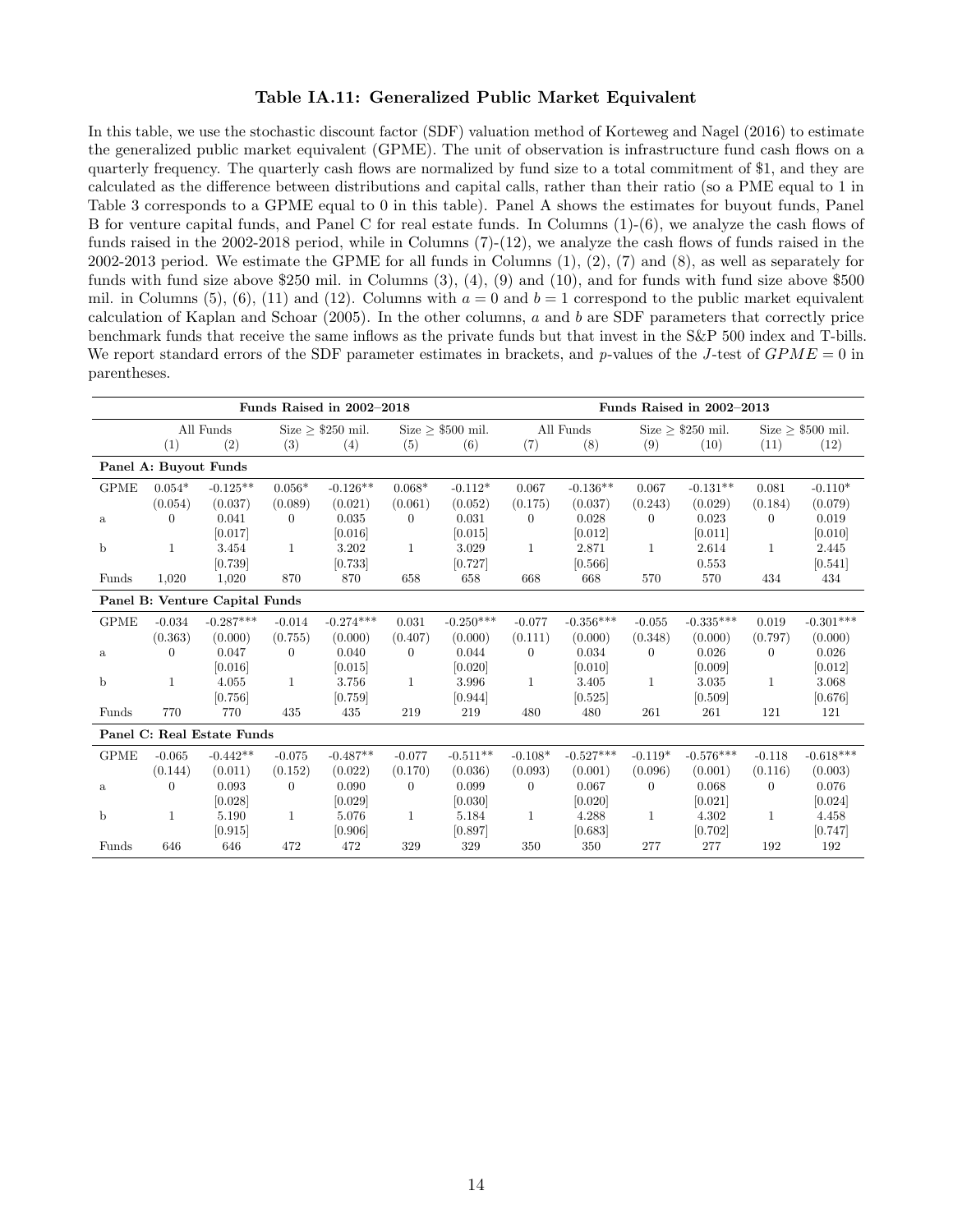## Table IA.12: Leverage of Infrastructure Transactions

This table presents summary statistics on the proportion of leverage used in infrastructure transactions. For 683 transactions, Preqin provides information on the total deal size as well as the proportion of deals financed by equity and debt. The leverage ratio is estimated as the total amount of debt divided by total deal size. We summarize the leverage ratio and present the mean,  $25<sup>th</sup>$  percentile, median, and 75<sup>th</sup> percentile. We present summary statistics separately for each investment structure and industry.

|                    | N   | Mean | p25  | Median | p75  |
|--------------------|-----|------|------|--------|------|
| Closed             | 352 | 0.65 | 0.51 | 0.71   | 0.82 |
| Direct             | 213 | 0.57 | 0.41 | 0.60   | 0.74 |
| Listed             | 63  | 0.62 | 0.50 | 0.64   | 0.77 |
| Open Ended         | 55  | 0.57 | 0.37 | 0.64   | 0.71 |
| Diversified        | 1   | 0.43 | 0.43 | 0.43   | 0.43 |
| Renewable Energy   | 126 | 0.67 | 0.62 | 0.71   | 0.77 |
| Social             | 94  | 0.80 | 0.74 | 0.88   | 0.91 |
| Telecoms           | 45  | 0.51 | 0.38 | 0.50   | 0.60 |
| Traditional Energy | 125 | 0.64 | 0.59 | 0.68   | 0.75 |
| Transport          | 214 | 0.57 | 0.40 | 0.58   | 0.75 |
| Utilities          | 78  | 0.47 | 0.22 | 0.51   | 0.68 |
| Total              | 683 | 0.62 | 0.48 | 0.66   | 0.79 |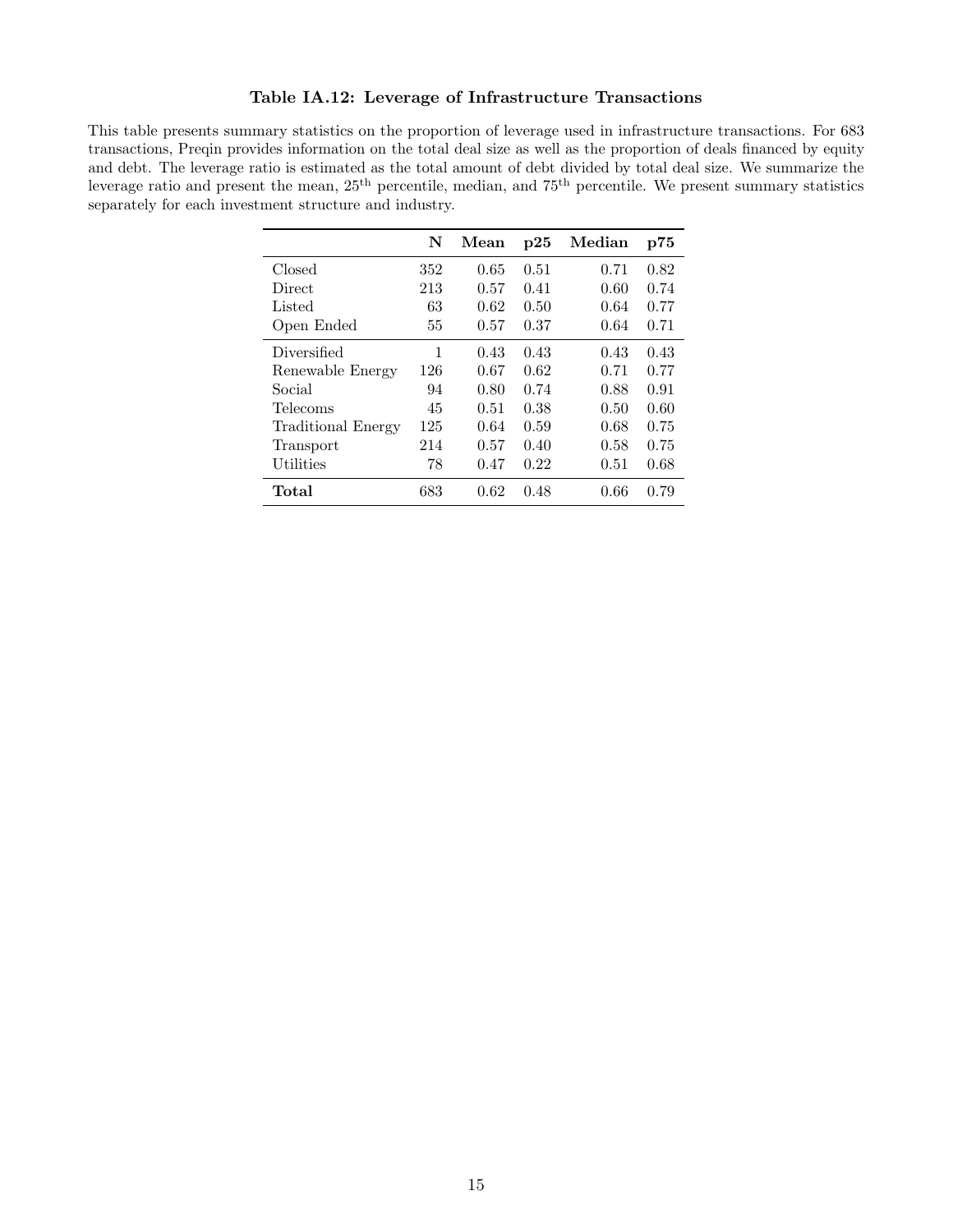### Table IA.13: Investor Type and Performance (Private Investors)

Robustness check of Table 8: We control for private investor types instead of public investor types.

This table presents results of regressions in which the dependent variable is the performance of investors in closed infrastructure funds. Observations are at the investor-fund level. In Columns (1) and (2) performance is measured using the public market equivalent (PME), in Columns (3) and (4) using the net internal rate of return (IRR), and in Columns (5) and (6) using the net multiple of invested capital. Private Investor is an indicator variable for institutional investors from the private sector. We also split the private investors by type and include separate indicators for U.S. private pension funds, non U.S. private pension funds, insurance firms and banks, and endowments and foundations. We control for the natural logarithm of investors' size (AUM) and year of first infrastructure investment.  $#Funds$  measures the number of investments in infrastructure funds by investor. We include two indicator variables for infrastructure funds that do not take only equity positions in infrastructure deals, but that also act as a fund-of-funds or debt fund. We include vintage year fixed effects and investor (LP) country fixed effects. We also control for the percentage of deals in the portfolio of each infrastructure fund in different industries, geographical regions, project stages, and deals backed with a concession agreement. We double cluster standard errors by institutional investor and infrastructure fund, and report standard errors in brackets.  $*_p$  < .1;  $*_p$  < .05; \*\*\* $p < .01$ .

|                                |                    | <b>PME</b>        |                 | Net IRR    |                 | Multiple   |
|--------------------------------|--------------------|-------------------|-----------------|------------|-----------------|------------|
|                                | (1)                | $\left( 2\right)$ | (3)             | (4)        | (5)             | (6)        |
| Private Investor               | $0.026^{\ast\ast}$ |                   | $1.810^{***}\;$ |            | $0.038^{***}\,$ |            |
|                                | [0.012]            |                   | [0.588]         |            | [0.014]         |            |
| U.S. Private Pension Funds     |                    | $0.027*$          |                 | $2.582**$  |                 | $0.044**$  |
|                                |                    | [0.016]           |                 | [1.120]    |                 | [0.023]    |
| Non U.S. Private Pension Funds |                    | $0.052**$         |                 | $2.004***$ |                 | $0.066***$ |
|                                |                    | [0.026]           |                 | [0.679]    |                 | [0.019]    |
| Insurance Firms and Banks      |                    | $-0.002$          |                 | $0.991*$   |                 | 0.021      |
|                                |                    | [0.013]           |                 | [0.560]    |                 | [0.017]    |
| Endowments and Foundations     |                    | $0.042*$          |                 | 1.668      |                 | 0.005      |
|                                |                    | [0.023]           |                 | [1.015]    |                 | [0.031]    |
| Log Investor Size              | $0.006**$          | $0.009**$         | $-0.018$        | 0.082      | $-0.001$        | $-0.001$   |
|                                | [0.003]            | [0.004]           | [0.117]         | [0.145]    | [0.004]         | [0.005]    |
| Year of First Investment       | $-0.001*$          | $-0.002**$        | $-0.044$        | $-0.037$   | $-0.001$        | $-0.001$   |
|                                | [0.001]            | [0.001]           | [0.033]         | [0.035]    | [0.001]         | [0.001]    |
| #Funds                         | $-0.000$           | $-0.000$          | $-0.005$        | $-0.007$   | 0.000           | 0.000      |
|                                | [0.001]            | [0.001]           | [0.026]         | [0.027]    | [0.001]         | [0.001]    |
| Fund Type                      | Yes                | Yes               | Yes             | Yes        | Yes             | Yes        |
| LP Country FE                  | Yes                | Yes               | Yes             | Yes        | Yes             | Yes        |
| Vintage FE                     | Yes                | Yes               | Yes             | Yes        | Yes             | Yes        |
| %Deal Region                   | Yes                | Yes               | Yes             | Yes        | Yes             | Yes        |
| %Deal Industry                 | Yes                | Yes               | Yes             | Yes        | Yes             | Yes        |
| %Project Stage                 | Yes                | Yes               | Yes             | Yes        | Yes             | Yes        |
| %Concession                    | Yes                | Yes               | Yes             | Yes        | Yes             | Yes        |
| Observations                   | 2,342              | 2,342             | 3,021           | 3,021      | 3,853           | 3,853      |
| Adjusted R-squared             | 0.450              | 0.452             | 0.150           | 0.150      | 0.326           | 0.326      |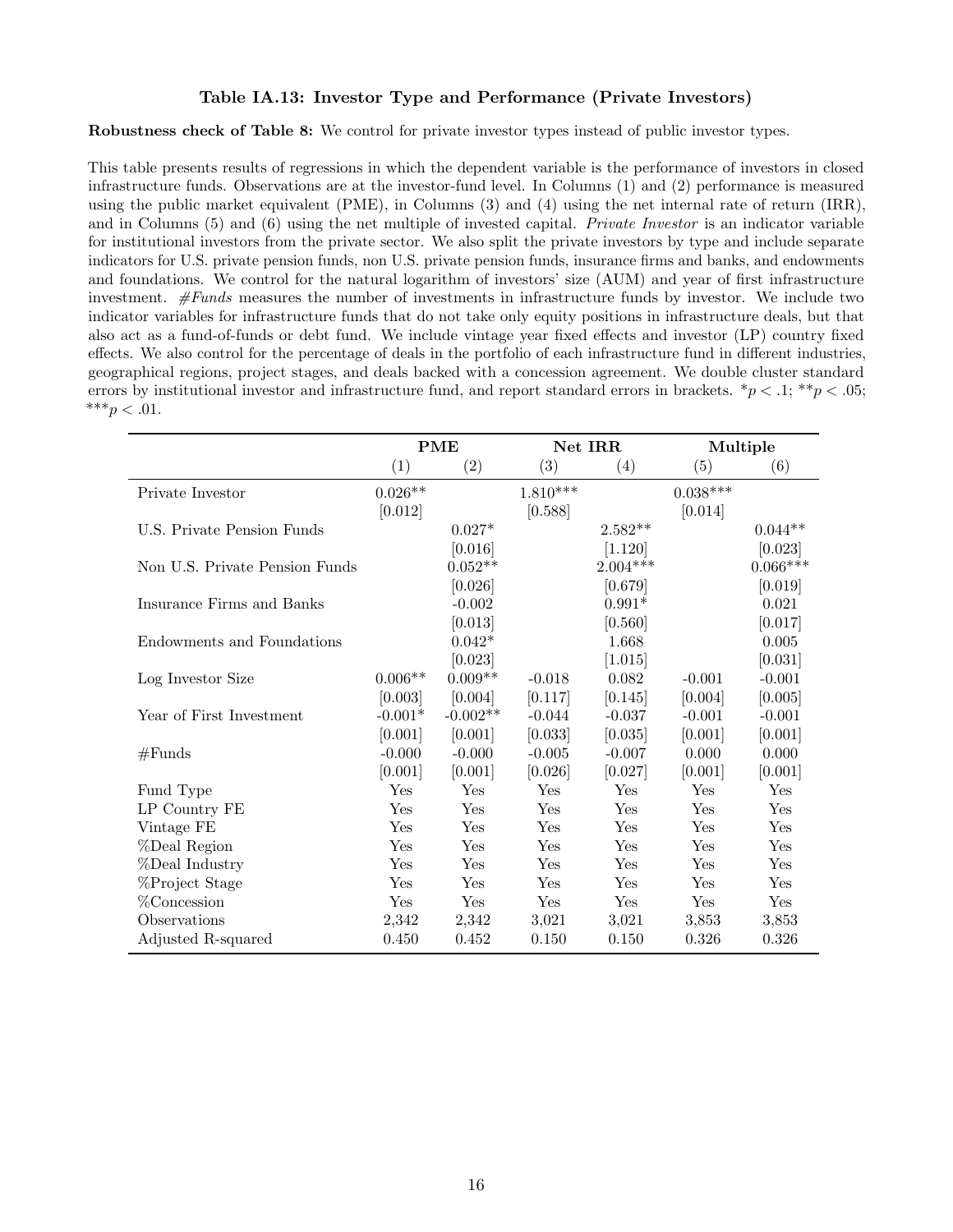#### Table IA.14: Investor Type and Performance (Robustness Tests)

Robustness check of Table 8: In Columns (1) to (3), we exclude funds labeled primarily as funds-of-funds and debt funds. In Columns (4) to (6), the observations are value weighted by infrastructure fund size in the regressions. In Columns (7) to (9), the estimations analyze only infrastructure funds raised in vintages before 2014, so they have existed for more than five years and have typically finished allocating the capital.

This table presents results of regressions in which the dependent variable is the performance of investors in closed infrastructure funds. Observations are at the investor-fund level. In Columns (1), (4) and (7) performance is measured using the public market equivalent (PME), in Columns (2), (5) and (8) using the net internal rate of return (IRR), and in Columns (3), (6) and (9) using the net multiple of invested capital. Public Investor is an indicator variable for institutional investors from the public sector. We control for the natural logarithm of investors' size (AUM) and year of first infrastructure investment.  $#Funds$  measures the number of investments in infrastructure funds by investor. In Columns (4) to (9), we include two indicator variables for infrastructure funds that do not take only equity positions in infrastructure deals, but that also act as a fund-of-funds or debt fund. We include vintage year fixed effects and investor (LP) country fixed effects. We also control for the percentage of deals in the portfolio of each infrastructure fund in different industries, geographical regions, project stages, and deals backed with a concession agreement. We double cluster standard errors by institutional investor and infrastructure fund, and report standard errors in brackets.  $\binom{*}{p}$  < .1;  $\binom{**}{p}$  < .05;  $\binom{***}{p}$  < .01.

|                          |            | Exclude FoF and Debt Funds |                   |                   | Value Weighted by Fund Size |             |            | Exclude Vintages before 2014 |            |  |
|--------------------------|------------|----------------------------|-------------------|-------------------|-----------------------------|-------------|------------|------------------------------|------------|--|
|                          | PME        | Net IRR                    | Multiple          | PME               | Net IRR                     | Multiple    | PME        | Net IRR                      | Multiple   |  |
|                          | (1)        | $\left( 2\right)$          | $\left( 3\right)$ | $\left( 4\right)$ | (5)                         | (6)         | (7)        | (8)                          | (9)        |  |
| Public Investor          | $-0.029**$ | $-1.663***$                | $-0.041**$        | $-0.023**$        | $-1.644***$                 | $-0.034***$ | $-0.032**$ | $-1.504***$                  | $-0.040**$ |  |
|                          | [0.012]    | [0.570]                    | [0.016]           | [0.011]           | [0.563]                     | [0.013]     | [0.015]    | [0.488]                      | [0.019]    |  |
| Log Investor Size        | 0.003      | $-0.118$                   | $-0.003$          | $0.006**$         | $-0.015$                    | $-0.001$    | $0.006**$  | $-0.088$                     | $-0.003$   |  |
|                          | [0.002]    | [0.132]                    | [0.004]           | [0.002]           | [0.109]                     | [0.004]     | [0.003]    | [0.142]                      | [0.005]    |  |
| Year of First Investment | $-0.001*$  | $-0.046$                   | $-0.001$          | $-0.001**$        | $-0.035$                    | $-0.001$    | $-0.000$   | 0.017                        | 0.001      |  |
|                          | [0.001]    | [0.036]                    | [0.001]           | [0.001]           | [0.030]                     | [0.001]     | [0.001]    | [0.038]                      | [0.002]    |  |
| #Funds                   | 0.000      | 0.003                      | 0.000             | $-0.000$          | $-0.004$                    | 0.000       | 0.000      | $-0.006$                     | 0.000      |  |
|                          | [0.001]    | [0.026]                    | [0.001]           | [0.001]           | [0.024]                     | [0.001]     | [0.001]    | [0.021]                      | [0.001]    |  |
| Fund Type                | No         | No                         | No                | Yes               | Yes                         | Yes         | Yes        | Yes                          | Yes        |  |
| LP Country FE            | Yes        | Yes                        | Yes               | Yes               | Yes                         | Yes         | Yes        | Yes                          | Yes        |  |
| Vintage FE               | Yes        | Yes                        | Yes               | Yes               | Yes                         | Yes         | Yes        | Yes                          | Yes        |  |
| %Deal Region             | Yes        | Yes                        | Yes               | Yes               | Yes                         | Yes         | Yes        | Yes                          | Yes        |  |
| %Deal Industry           | Yes        | Yes                        | Yes               | Yes               | Yes                         | Yes         | Yes        | Yes                          | Yes        |  |
| %Project Stage           | Yes        | Yes                        | Yes               | Yes               | Yes                         | Yes         | Yes        | Yes                          | Yes        |  |
| %Concession              | Yes        | Yes                        | Yes               | Yes               | Yes                         | Yes         | Yes        | Yes                          | Yes        |  |
| Observations             | 2,044      | 2,725                      | 3,509             | 2,342             | 3,021                       | 3,853       | 1,269      | 2,071                        | 2,444      |  |
| Adjusted R-squared       | 0.462      | 0.190                      | 0.329             | 0.456             | 0.150                       | 0.326       | 0.606      | 0.275                        | 0.298      |  |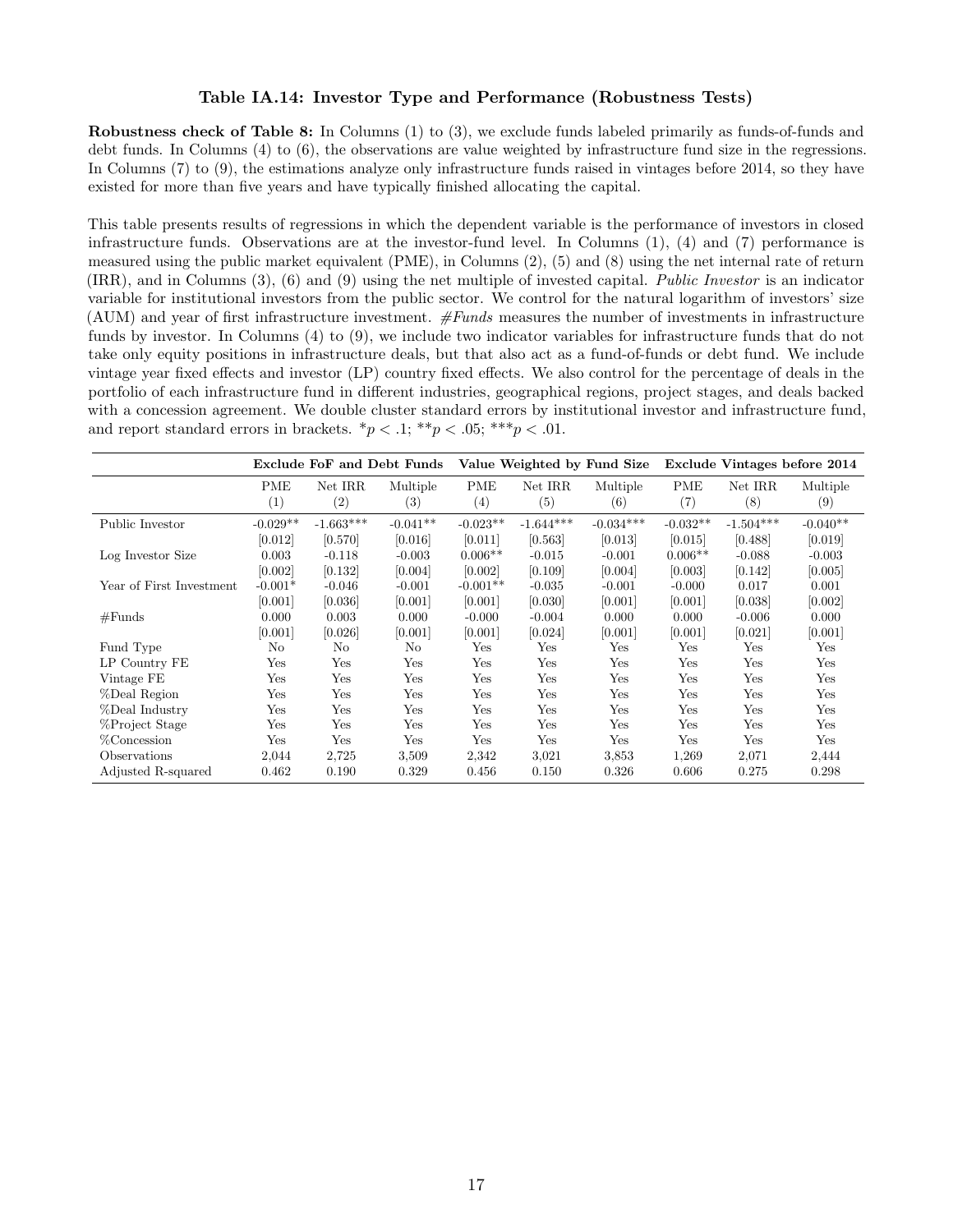#### Table IA.15: Investor Type and Alternative IRR Performance

Robustness check of Tables 8 and 9: Preqin-reported IRRs do not penalize funds for delaying capital calls or not calling the entire committed amount. We calculate three alternative IRR measures that address these issues.

In this table, observations are at the investor-fund level. In Columns (1) and (2), performance is measured using the IRR Sum Call measure which assumes that each fund makes only one capital call equal to the undiscounted sum of all calls. In Columns (3) and (4), IRR Sum Call Max Cap  $$10$  measure assumes that each fund makes only one capital call equal to the undiscounted sum of all calls, but truncates the capital call amount above \$10 million. In Columns (5) and (6), IRR \$10 Call Residual in T-Bills measure assumes that the LP gives \$10 million to the GP on the first call date, and any committed amount that has never been called is invested in T-Bills and returned to the LP at the end of the life of the fund (we combine it with the last cash flow in our calculation). Public Investor is an indicator variable for institutional investors from the public sector. Mandatory Regulation and Voluntary Regulation are indicator variables measuring whether an institutional investor faces mandatory or voluntary regulation to consider ESG factors in its investment decisions. UN PRI Signatory is an indicator variable for investors that have signed the UN principles for responsible investing. *Impact Fund* is an indicator for infrastructure funds that make investments with the intention to generate positive social and environmental impact alongside a financial return. We control for the natural logarithm of investors' size (AUM) and year of first infrastructure investment.  $\#Funds$ measures the number of investments in infrastructure funds by investor. We include two indicator variables for infrastructure funds that do not take only equity positions in infrastructure deals, but that also act as a fund-of-funds or debt fund. We include vintage year fixed effects and investor (LP) country fixed effects. We also control for the percentage of deals in the portfolio of each infrastructure fund in different industries, geographical regions, project stages, and deals backed with a concession agreement. We double cluster standard errors by institutional investor and infrastructure fund, and report standard errors in brackets.  $\binom{p}{1} \binom{4}{p} \binom{6}{p} \binom{4}{p} \binom{6}{p}$ 

|                          |            | IRR Sum Call          | IRR Sum Call<br>Max Cap \$10 |             |            | IRR \$10 Call<br><b>Residual in T-Bills</b> |  |
|--------------------------|------------|-----------------------|------------------------------|-------------|------------|---------------------------------------------|--|
|                          | (1)        | (2)                   | (3)                          | (4)         | (5)        | (6)                                         |  |
| Public Investor          | $-1.183**$ | $-0.802*$             | $-1.166**$                   | $-0.782*$   | $-0.759**$ | $-0.510*$                                   |  |
|                          | [0.529]    | [0.455]               | [0.529]                      | [0.449]     | [0.326]    | [0.288]                                     |  |
| UN PRI Signatory         |            | $-2.297*$             |                              | $-2.241*$   |            | $-1.355**$                                  |  |
|                          |            | [1.192]               |                              | [1.174]     |            | [0.650]                                     |  |
| Impact Fund              |            | $-7.577***$           |                              | $-7.997***$ |            | $-6.076**$                                  |  |
|                          |            | $[2.669]$             |                              | [2.743]     |            | [2.516]                                     |  |
| Mandatory Regulation     |            | $-0.723$              |                              | $-0.762$    |            | 0.289                                       |  |
|                          |            | [1.682]               |                              | [1.697]     |            | [1.115]                                     |  |
| Voluntary Regulation     |            | $-1.527$              |                              | $-1.482$    |            | 0.365                                       |  |
|                          |            | $\left[ 2.935\right]$ |                              | [2.947]     |            | [2.211]                                     |  |
| Log Investor Size        | 0.141      | 0.134                 | 0.131                        | 0.120       | $0.149***$ | $0.139**$                                   |  |
|                          | [0.098]    | [0.104]               | [0.100]                      | [0.109]     | [0.057]    | [0.060]                                     |  |
| Year of First Investment | $-0.041$   | $-0.035$              | $-0.050$                     | $-0.044$    | $-0.019$   | $-0.014$                                    |  |
|                          | [0.057]    | [0.054]               | [0.057]                      | [0.054]     | [0.022]    | [0.020]                                     |  |
| #Funds                   | $-0.026$   | $-0.012$              | $-0.020$                     | $-0.005$    | $-0.006$   | 0.004                                       |  |
|                          | [0.030]    | [0.028]               | [0.029]                      | [0.028]     | [0.015]    | [0.015]                                     |  |
| Fund Type                | Yes        | Yes                   | Yes                          | Yes         | Yes        | Yes                                         |  |
| LP Country FE            | Yes        | Yes                   | Yes                          | Yes         | Yes        | Yes                                         |  |
| Vintage FE               | Yes        | Yes                   | Yes                          | Yes         | Yes        | Yes                                         |  |
| %Deal Region             | Yes        | Yes                   | Yes                          | Yes         | Yes        | Yes                                         |  |
| %Deal Industry           | Yes        | Yes                   | Yes                          | Yes         | Yes        | Yes                                         |  |
| %Project Stage           | Yes        | Yes                   | Yes                          | Yes         | Yes        | Yes                                         |  |
| %Concession              | Yes        | Yes                   | Yes                          | Yes         | Yes        | Yes                                         |  |
| Observations             | 2,330      | 2,330                 | 2,330                        | 2,330       | 2,330      | 2,330                                       |  |
| Adjusted R-squared       | 0.134      | 0.155                 | 0.166                        | 0.187       | 0.296      | 0.333                                       |  |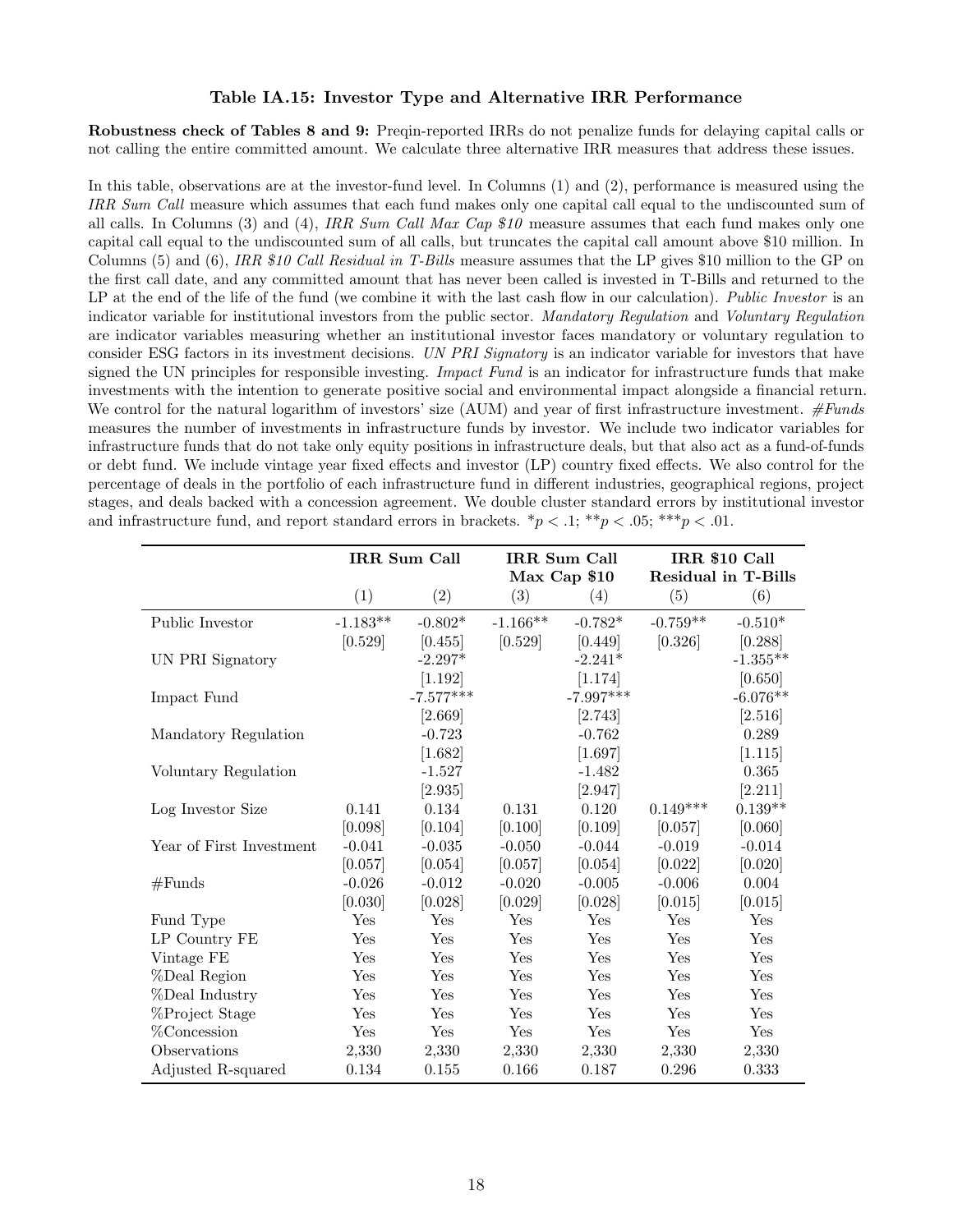#### Table IA.16: Investor Type and Exits of Deals Accessed through Closed Funds

This table presents results of a survival analysis using the Cox proportional hazard model. We analyze the sample of deals accessed through closed funds. The event of interest is a sale transaction that results in a full (not partial) exit of an equity position in an asset. We present the hazard ratios. Public Investor is an indicator variable for institutional investors from the public sector. UN PRI Signatory is an indicator variable for investors that have signed the UN Principles for Responsible Investing. *Impact Fund* is an indicator for infrastructure funds that make investments with the intention to generate positive social and environmental impact alongside a financial return. Mandatory Regulation and Voluntary Regulation are indicator variables measuring whether an institutional investor faces mandatory or voluntary regulation to consider ESG factors in its investment decisions. We control for the natural logarithm of investors' size (AUM) and year of first infrastructure investment. We control for the natural logarithm of investors' size (AUM), year of first infrastructure investment, and the number of fund investments. Concession is an indicator variable equal to one if an investor enters a concession deal with the government. Greenfield and Brownfield are indicators for project stage (the omitted category is secondary stage). Home deal is an indicator for deals located in the same country (state) as the investor.  $\#Investors$  counts the total number of investors in the same deal (multiple institutions investing through the same infrastructure fund are not counted multiple times). Investment stake is the ownership stake of an infrastructure fund or direct investor. We control for LP country, deal industry, and deal region fixed effects. We cluster standard errors by institutional investor. We report standard errors in brackets.  $*_{p} < .1;$   $**_{p} < .05;$   $***_{p} < .01$ .

|                          | (1)        | (2)        | (3)        | (4)        |
|--------------------------|------------|------------|------------|------------|
| Public Investor          | $0.897**$  | $0.902**$  | $0.897**$  | $0.901**$  |
|                          | [0.039]    | [0.038]    | [0.038]    | [0.038]    |
| UN PRI Signatory         |            | 0.989      |            | 0.989      |
|                          |            | [0.054]    |            | [0.054]    |
| Impact Fund              |            | $0.749***$ |            | $0.755***$ |
|                          |            | [0.050]    |            | [0.050]    |
| Mandatory Regulation     |            |            | $0.665***$ | $0.686***$ |
|                          |            |            | [0.090]    | [0.090]    |
| Voluntary Regulation     |            |            | 0.907      | 0.894      |
|                          |            |            | [0.095]    | [0.094]    |
| Log Investor Size        | 0.991      | 0.991      | 0.988      | 0.988      |
|                          | [0.010]    | [0.010]    | [0.010]    | [0.010]    |
| Year of First Investment | $0.979***$ | $0.980***$ | $0.980***$ | $0.980***$ |
|                          | [0.004]    | [0.004]    | [0.004]    | [0.004]    |
| #Funds                   | 0.998      | 0.998      | 0.998      | 0.999      |
|                          | [0.002]    | [0.002]    | [0.002]    | [0.002]    |
| Concession               | $1.628***$ | $1.628***$ | $1.622***$ | $1.622***$ |
|                          | [0.080]    | [0.079]    | [0.080]    | [0.079]    |
| Greenfield               | $0.682***$ | $0.688***$ | $0.682***$ | $0.688***$ |
|                          | [0.023]    | [0.023]    | [0.023]    | [0.023]    |
| <b>Brownfield</b>        | $0.633***$ | $0.633***$ | $0.633***$ | $0.633***$ |
|                          | [0.022]    | [0.022]    | [0.022]    | [0.022]    |
| Home Deal                | $0.693***$ | $0.691***$ | $0.696***$ | $0.694***$ |
|                          | [0.046]    | [0.045]    | [0.046]    | [0.045]    |
| $\#\text{Investors}$     | $0.979**$  | $0.979**$  | $0.979**$  | $0.978**$  |
|                          | [0.008]    | [0.008]    | [0.008]    | [0.008]    |
| Investment Stake         | $0.852***$ | $0.869***$ | $0.857***$ | $0.874***$ |
|                          | [0.033]    | [0.034]    | [0.033]    | [0.034]    |
| LP Country FE            | Yes        | Yes        | Yes        | Yes        |
| Deal Region FE           | Yes        | Yes        | Yes        | Yes        |
| Deal Industry FE         | Yes        | Yes        | Yes        | Yes        |
| Observations             | 58,646     | 58,646     | 58,646     | 58,646     |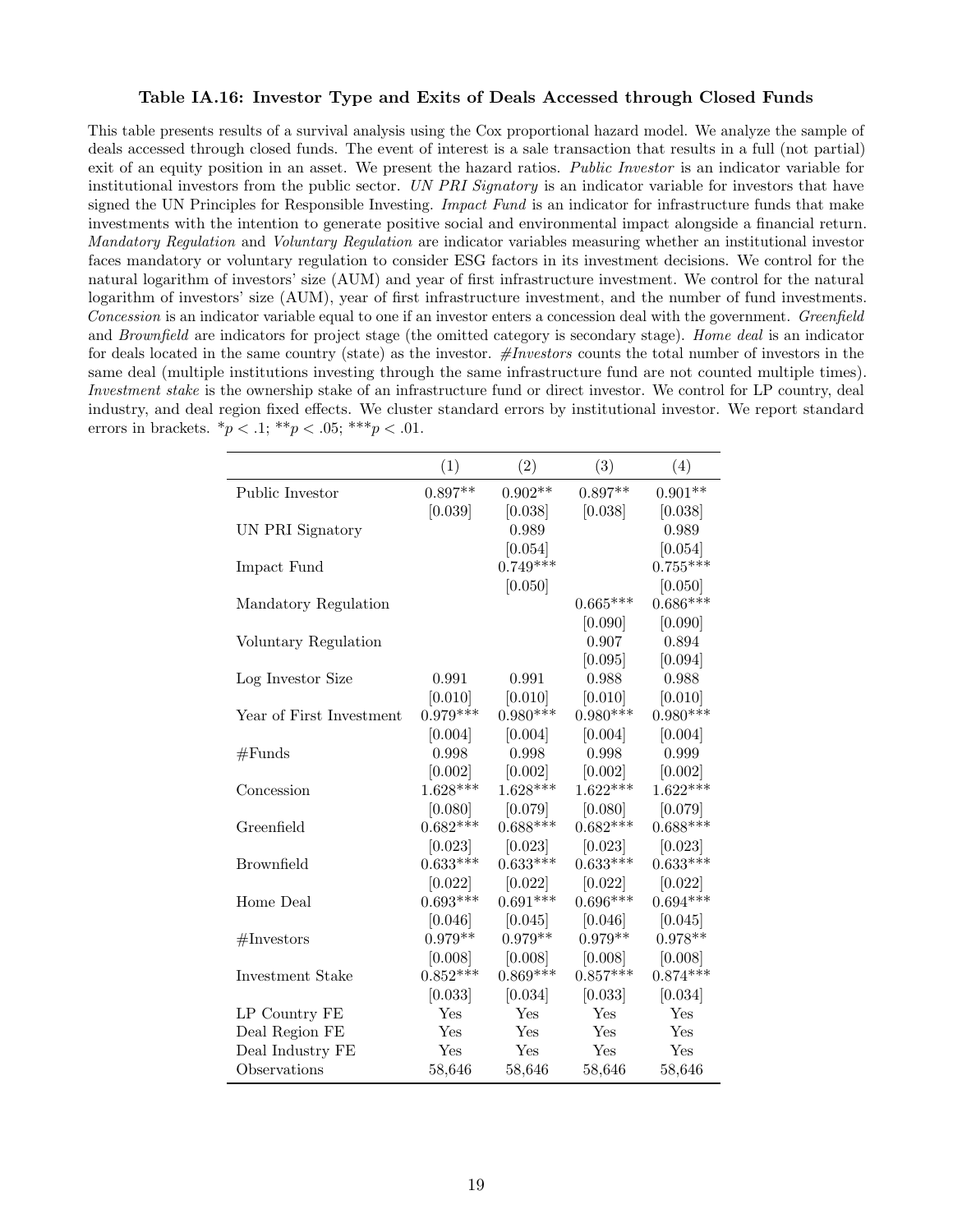#### Table IA.17: Public Investors and Impact Funds

Robustness check of Table 9: In Columns (1) to (3), we examine the probability to invest in an impact fund. In Columns (4) to (6), we include an interaction term between public investors and impact funds.

Columns (1), (2) and (3) present results of logit regressions in which the dependent variable equals one if an investor commits capital to an impact fund. We present the average marginal effects of the independent variables. For indicator variables the marginal effects are for a change from 0 to 1. Above the logit regressions, we also show the unconditional probability to invest in an impact fund. Columns  $(4)$ ,  $(5)$  and  $(6)$  present the regression results in which the dependent variable is the performance in closed infrastructure funds. Observations are at the investor-fund level. Performance is measured using the public market equivalent (PME), the net internal rate of return (IRR), and the net multiple of invested capital. *Public Investor* is an indicator variable for institutional investors from the public sector. Impact Fund is an indicator for infrastructure funds that make investments with the intention to generate positive social and environmental impact alongside a financial return. We control for the natural logarithm of investors' size (AUM) and year of first infrastructure investment. #Funds measures the number of investments in infrastructure funds by investor. We include two indicator variables for infrastructure funds that do not take only equity positions in infrastructure deals, but that also act as a fund-of-funds or debt fund. We include vintage year fixed effects and investor (LP) country fixed effects. We also control for the percentage of deals in the portfolio of each infrastructure fund in different industries, geographical regions, project stages and deals backed with a concession agreement. We double cluster standard errors by institutional investor and infrastructure fund, and report standard errors in brackets.  $\binom{*}{p} < 0.1$ ;  $\binom{*}{p} < 0.05$ ;  $\binom{*}{p} < 0.01$ .

|                                      |                 | Logit Regressions |            |            | <b>Performance Regressions</b> |             |
|--------------------------------------|-----------------|-------------------|------------|------------|--------------------------------|-------------|
|                                      |                 |                   |            | <b>PME</b> | Net IRR                        | Multiple    |
|                                      | (1)             | (2)               | (3)        | (4)        | (5)                            | (6)         |
| Unconditional Probability            | 0.078           | 0.078             | 0.078      |            |                                |             |
| Public Investor                      | $0.050^{***}\;$ | $0.036**$         | $0.036***$ | $-0.028**$ | $-1.777***$                    | $-0.031**$  |
|                                      | [0.018]         | [0.015]           | [0.011]    | [0.013]    | [0.634]                        | [0.015]     |
| Impact Fund                          |                 |                   |            | $-0.242**$ | $-13.080***$                   | $-0.384***$ |
|                                      |                 |                   |            | [0.113]    | [4.272]                        | [0.131]     |
| Public Investor $\times$ Impact Fund |                 |                   |            | $0.111**$  | 2.840                          | 0.032       |
|                                      |                 |                   |            | [0.056]    | [2.110]                        | [0.080]     |
| Log Investor Size                    | $-0.007$        | $-0.010**$        | 0.001      | $0.005*$   | $-0.041$                       | $-0.001$    |
|                                      | [0.005]         | [0.005]           | [0.003]    | [0.002]    | [0.109]                        | [0.004]     |
| Year of First Investment             | 0.001           | 0.002             | $-0.000$   | $-0.001$   | $-0.021$                       | $-0.000$    |
|                                      | [0.002]         | [0.002]           | [0.001]    | [0.001]    | [0.027]                        | [0.001]     |
| #Funds                               | 0.001           | 0.001             | 0.000      | $-0.000$   | $-0.001$                       | 0.000       |
|                                      | [0.001]         | [0.001]           | [0.001]    | [0.001]    | [0.028]                        | [0.001]     |
| Fund Type                            | Yes             | Yes               | Yes        | Yes        | Yes                            | Yes         |
| LP Country FE                        | N <sub>o</sub>  | Yes               | Yes        | Yes        | Yes                            | Yes         |
| Vintage FE                           | Yes             | Yes               | Yes        | Yes        | Yes                            | Yes         |
| %Deal Region                         | N <sub>o</sub>  | N <sub>o</sub>    | Yes        | Yes        | Yes                            | Yes         |
| %Deal Industry                       | N <sub>o</sub>  | N <sub>o</sub>    | Yes        | Yes        | Yes                            | Yes         |
| %Project Stage                       | N <sub>o</sub>  | No                | Yes        | Yes        | Yes                            | Yes         |
| %Concession                          | No              | N <sub>o</sub>    | Yes        | Yes        | Yes                            | Yes         |
| Observations                         | 3,675           | 3,526             | 3,491      | 2,342      | 3,021                          | 3,853       |
| R-squared                            |                 |                   |            | 0.488      | 0.222                          | 0.384       |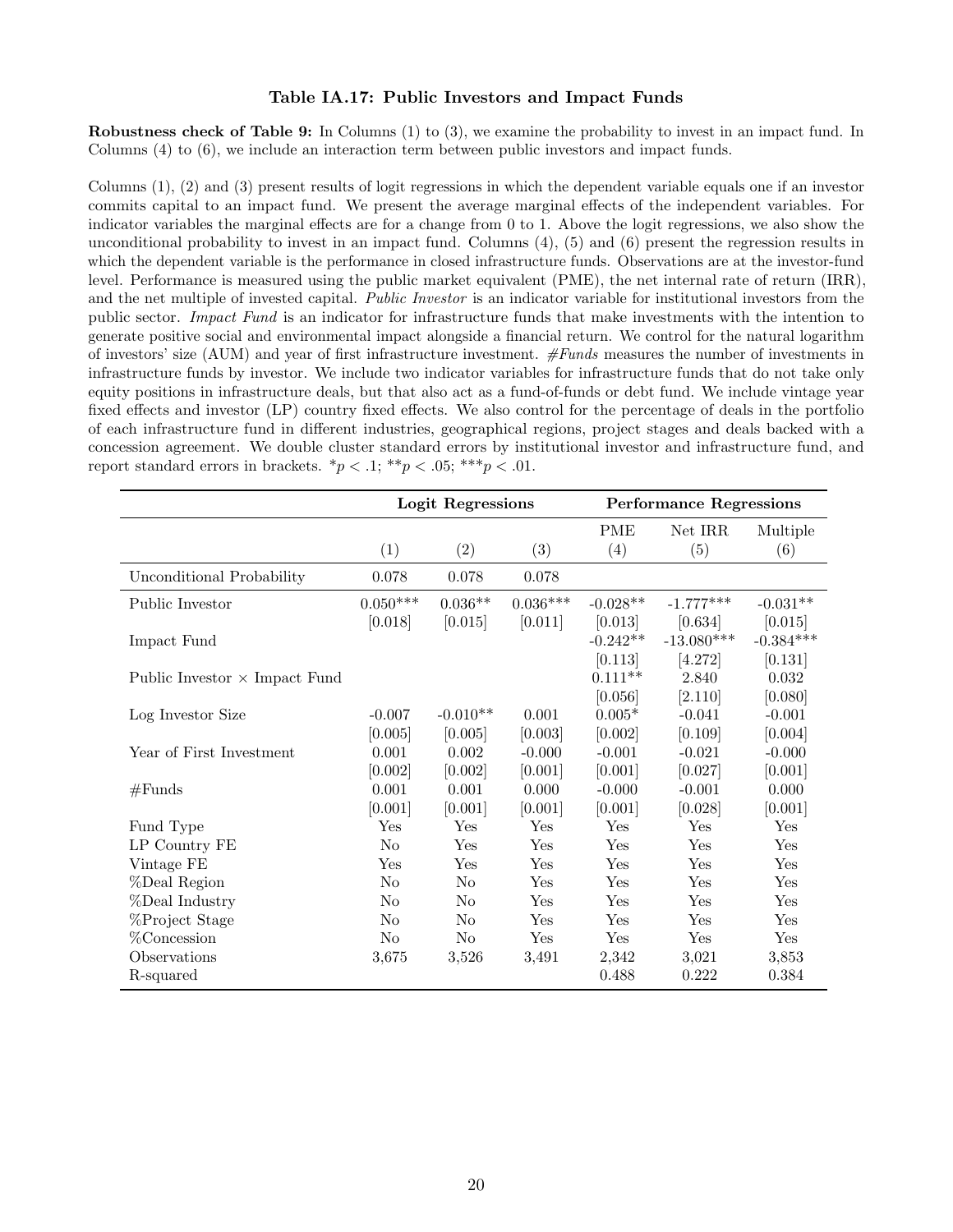#### Table IA.18: Exiting a Deal and Investment Structure (Cluster by Asset)

Robustness check of Table 10: We cluster the standard errors by infrastructure asset instead of investor.

This table presents results of a survival analysis using the Cox proportional hazard model. The event of interest is a sale transaction that results in a full (not partial) exit of an equity position in an asset. We present the hazard ratios. Direct deal is an indicator variable for direct investments in infrastructure deals. Listed and Open Ended are indicators for deals accessed through listed and open ended funds. The omitted investment structure is closed funds. Public Investor is an indicator variable for institutional investors from the public sector. The ESG regulation and preferences variables are the same as in Table IA.16. We control for the natural logarithm of investors' size (AUM), year of first infrastructure investment, and the number of fund investments. Concession is an indicator variable equal to one if an investor enters a concession deal with the government. Greenfield and Brownfield are indicators for project stage (the omitted category is secondary stage). Home deal is an indicator for deals located in the same country (state) as the investor.  $\#Investors$  counts the total number of investors in the same deal (multiple institutions investing through the same infrastructure fund are not counted multiple times). *Investment stake* is the ownership stake of an infrastructure fund or direct investor. We control for LP country, deal industry, and deal region fixed effects. We cluster standard errors by infrastructure asset and report standard errors in brackets.  $*_{p} < 0.1; *_{p} < 0.05; *^{**}_{p} < 0.01.$ 

|                          | (1)        | (2)        | (3)        | (4)        |
|--------------------------|------------|------------|------------|------------|
| Direct Deal              | $0.491***$ | $0.478***$ | $0.504***$ | $0.490***$ |
|                          | [0.053]    | [0.051]    | [0.055]    | [0.052]    |
| Listed                   | $0.291***$ | $0.307***$ | $0.296***$ | $0.311***$ |
|                          | [0.043]    | [0.046]    | [0.044]    | [0.046]    |
| Open Ended               | 0.698      | 0.699      | 0.700      | 0.699      |
|                          | [0.171]    | [0.170]    | [0.171]    | [0.171]    |
| Public Investor          | $0.926***$ | $0.936***$ | $0.927***$ | $0.938***$ |
|                          | [0.020]    | [0.020]    | [0.019]    | [0.020]    |
| UN PRI Signatory         |            | 0.972      |            | 0.973      |
|                          |            | [0.018]    |            | [0.018]    |
| Impact Fund              |            | $0.551***$ |            | $0.558***$ |
|                          |            | [0.071]    |            | [0.072]    |
| Mandatory Regulation     |            |            | $0.630***$ | $0.666***$ |
|                          |            |            | [0.054]    | [0.054]    |
| Voluntary Regulation     |            |            | 1.041      | 1.014      |
|                          |            |            | [0.068]    | [0.067]    |
| Log Investor Size        | 0.999      | 1.001      | 0.999      | 1.000      |
|                          | [0.006]    | [0.006]    | [0.006]    | [0.006]    |
| Year of First Investment | $0.984***$ | $0.984***$ | $0.985***$ | $0.985***$ |
|                          | [0.003]    | [0.003]    | [0.003]    | [0.003]    |
| #Funds                   | $0.998**$  | $0.998*$   | $0.998**$  | $0.998*$   |
|                          | [0.001]    | [0.001]    | [0.001]    | [0.001]    |
| Concession               | $1.652***$ | $1.650***$ | $1.643***$ | $1.642***$ |
|                          | [0.175]    | [0.175]    | [0.174]    | [0.174]    |
| Greenfield               | $0.711***$ | $0.721***$ | $0.713***$ | $0.722***$ |
|                          | [0.068]    | [0.070]    | [0.068]    | [0.070]    |
| <b>Brownfield</b>        | $0.664***$ | $0.662***$ | $0.663***$ | $0.661***$ |
|                          | [0.084]    | [0.084]    | [0.084]    | [0.084]    |
| Home Deal                | $0.701***$ | $0.695***$ | $0.704***$ | $0.696***$ |
|                          | [0.046]    | [0.045]    | [0.045]    | [0.045]    |
| $\#\text{Investors}$     | 0.956      | 0.956      | 0.956      | 0.956      |
|                          | [0.040]    | [0.040]    | [0.040]    | [0.040]    |
| Investment Stake         | 0.987      | 1.032      | 0.992      | 1.035      |
|                          | [0.141]    | [0.150]    | [0.142]    | [0.151]    |
| LP Country FE            | Yes        | Yes        | Yes        | Yes        |
| Deal Region FE           | Yes        | Yes        | Yes        | Yes        |
| Deal Industry FE         | Yes        | Yes        | Yes        | Yes        |
| Observations             | 79,705     | 79,705     | 79,705     | 79,705     |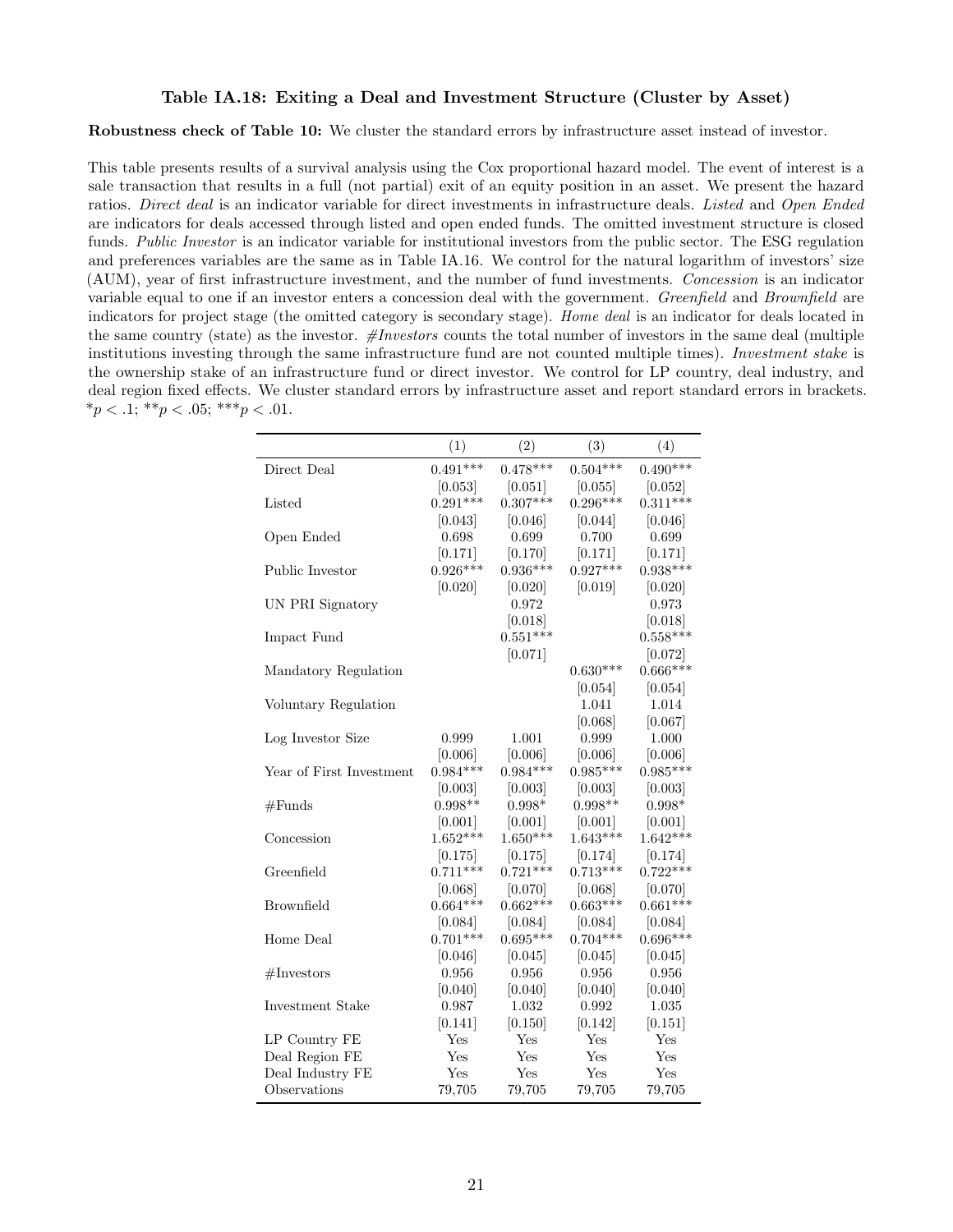#### Table IA.19: Exiting a Deal and Investor Type (Deal Country FE)

Robustness check of Table 10: We replace the deal region fixed effects with deal country fixed effects.

This table presents results of a survival analysis using the Cox proportional hazard model. The event of interest is a sale transaction that results in a full (not partial) exit of an equity position in an asset. We present the hazard ratios. Direct deal is an indicator variable for direct investments in infrastructure deals. Listed and Open Ended are indicators for deals accessed through listed and open ended funds. The omitted investment structure is closed funds. Public Investor is an indicator variable for institutional investors from the public sector. The ESG regulation and preferences variables are the same as in Table IA.16. We control for the natural logarithm of investors' size (AUM), year of first infrastructure investment, and the number of fund investments. Concession is an indicator variable equal to one if an investor enters a concession deal with the government. Greenfield and Brownfield are indicators for project stage (the omitted category is secondary stage). Home deal is an indicator for deals located in the same country (state) as the investor.  $#Investors$  counts the total number of investors in the same deal (multiple institutions investing through the same infrastructure fund are not counted multiple times). Investment stake is the ownership stake of an infrastructure fund or direct investor. We control for LP country, deal industry, and deal country fixed effects. We cluster standard errors by institutional investor and report standard errors in brackets.  $*_{p} < 0.1; **_{p} < 0.05; **_{p} < 0.01.$ 

|                          | (1)        | (2)        | (3)        | (4)        |
|--------------------------|------------|------------|------------|------------|
| Direct Deal              | $0.441***$ | $0.425***$ | $0.452***$ | $0.436***$ |
|                          | [0.049]    | [0.047]    | [0.051]    | [0.048]    |
| Listed                   | $0.305***$ | $0.322***$ | $0.310***$ | $0.326***$ |
|                          | [0.046]    | [0.049]    | [0.047]    | [0.050]    |
| Open Ended               | 0.690      | 0.693      | 0.691      | 0.692      |
|                          | [0.165]    | [0.166]    | [0.166]    | [0.166]    |
| Public Investor          | $0.917***$ | $0.925***$ | $0.919***$ | $0.928***$ |
|                          | [0.019]    | [0.020]    | [0.019]    | [0.019]    |
| UN PRI Signatory         |            | 0.978      |            | 0.979      |
|                          |            | [0.018]    |            | [0.018]    |
| Impact Fund              |            | $0.517***$ |            | $0.524***$ |
|                          |            | [0.066]    |            | [0.066]    |
| Mandatory Regulation     |            |            | $0.620***$ | $0.659***$ |
|                          |            |            | [0.053]    | [0.054]    |
| Voluntary Regulation     |            |            | 1.035      | 0.998      |
|                          |            |            | [0.067]    | [0.066]    |
| Log Investor Size        | 1.000      | 1.001      | 1.000      | 1.000      |
|                          | [0.006]    | [0.006]    | [0.006]    | [0.006]    |
| Year of First Investment | $0.987***$ | $0.987***$ | $0.987***$ | $0.987***$ |
|                          | [0.004]    | [0.004]    | [0.004]    | [0.004]    |
| #Funds                   | $0.998*$   | 0.998      | $0.998*$   | 0.998      |
|                          | [0.001]    | [0.001]    | [0.001]    | [0.001]    |
| Concession               | $1.596***$ | $1.583***$ | $1.587***$ | $1.575***$ |
|                          | [0.173]    | [0.172]    | [0.172]    | [0.171]    |
| Greenfield               | $0.704***$ | $0.714***$ | $0.706***$ | $0.715***$ |
|                          | [0.067]    | [0.069]    | [0.067]    | [0.069]    |
| <b>Brownfield</b>        | $0.653***$ | $0.651***$ | $0.652***$ | $0.650***$ |
|                          | [0.083]    | [0.083]    | [0.082]    | [0.083]    |
| Home Deal                | $0.680***$ | $0.676***$ | $0.682***$ | $0.677***$ |
|                          | [0.048]    | [0.048]    | [0.048]    | [0.048]    |
| $\#\text{Investors}$     | 0.956      | 0.956      | 0.956      | 0.956      |
|                          | [0.039]    | [0.039]    | [0.039]    | [0.039]    |
| Investment Stake         | 1.012      | 1.064      | 1.016      | 1.067      |
|                          | [0.149]    | [0.159]    | [0.150]    | [0.160]    |
| LP Country FE            | Yes        | Yes        | Yes        | Yes        |
| Deal Country FE          | Yes        | Yes        | Yes        | Yes        |
| Deal Industry FE         | Yes        | Yes        | Yes        | Yes        |
| Observations             | 79,705     | 79,705     | 79,705     | 79,705     |